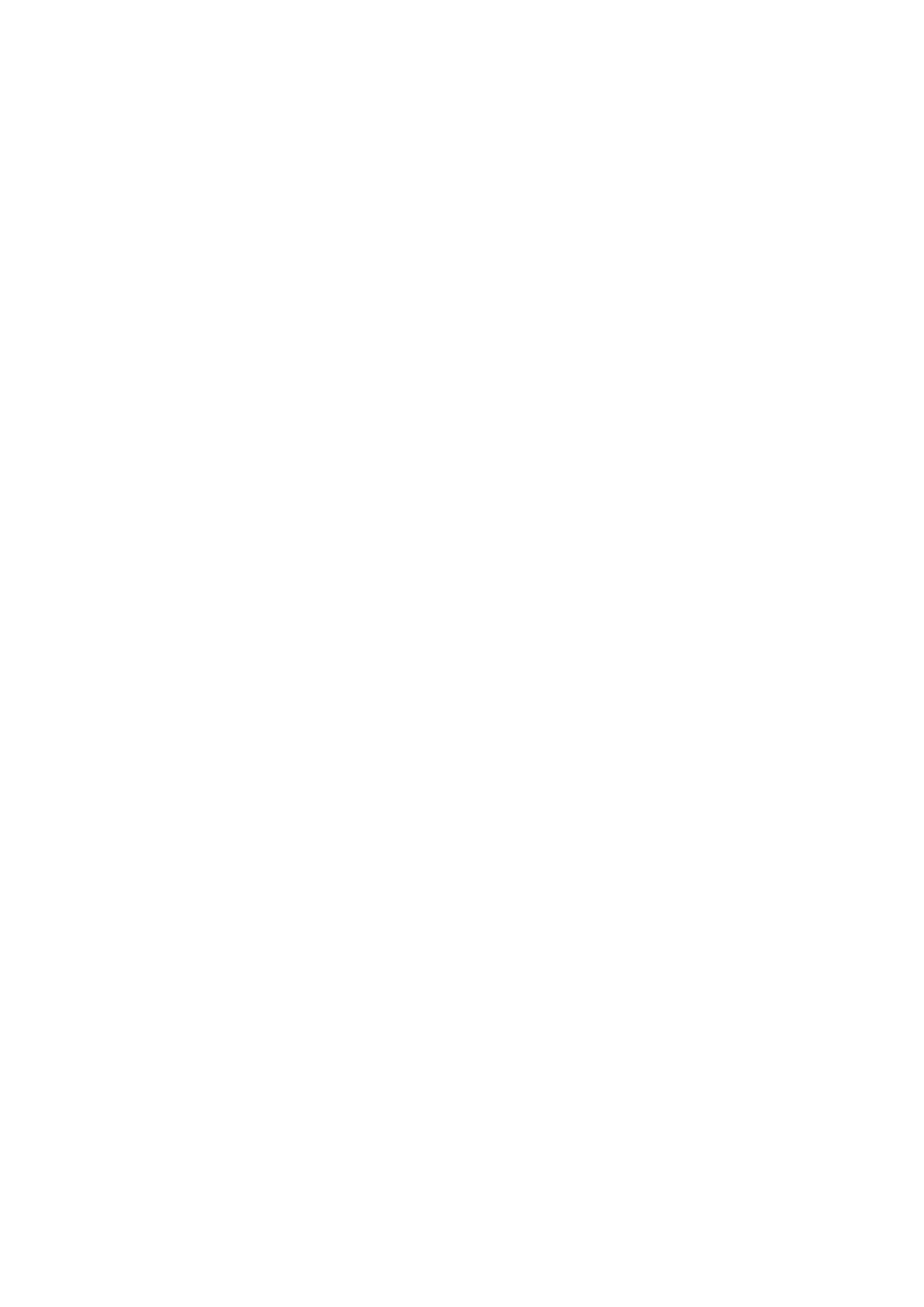

# **SOLOMON ISLANDS NATIONAL UNIVERSITY BILL 2012**

# **(NO. 6 OF 2012)**

A

# BILL

# Entitled

**AN ACT** TO ESTABLISH THE SOLOMON ISLANDS NATIONAL UNIVERSITY; TO PROVIDE FOR ITS FUNCTIONS, ADMINISTRATION AND MANAGEMENT FOR THE PURPOSES OF PROVIDING HIGHER EDUCATION IN SOLOMON ISLANDS, AND FOR RELATED MATTERS.

**ENACTED** by the National Parliament of Solomon Islands.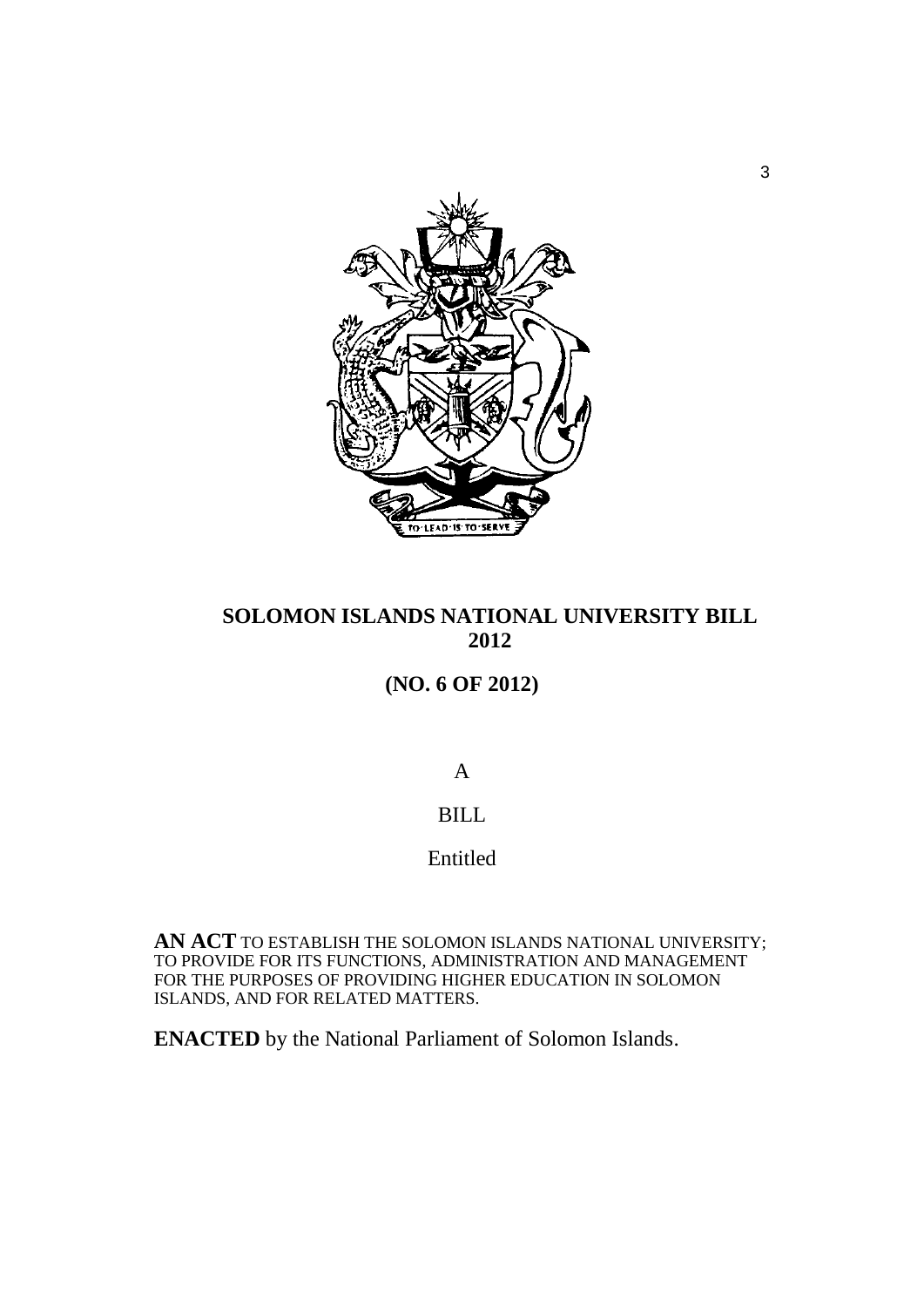### **ARRANGEMENT OF CLAUSES**

## **PART 1 – PRELIMINARY**

- 1. Short title and commencement
- 2. Interpretation

### **PART 2 – ESTABLISHMENT AND FUNCTIONS OF THE SOLOMON ISLANDS NATIONAL UNIVERSITY**

- 3. Establishment of the University
- 4. Object of the University
- 5. Academic Freedom of the University
- 6. Functions of the University
- 7. Powers of the University
- 8. Inspection by the Visitor

### **PART 3 – UNIVERSITY GOVERNANCE**

- 9. Council of the University
- 10. Official members
- 11. Appointed members
- 12. Elected members
- 13. Co-opted members
- 14. Casual vacancies
- 15. Disqualification of members
- 16. Vacation of office
- 17. Functions and duties of members
- 18. Removal of members
- 19. Exemption of liability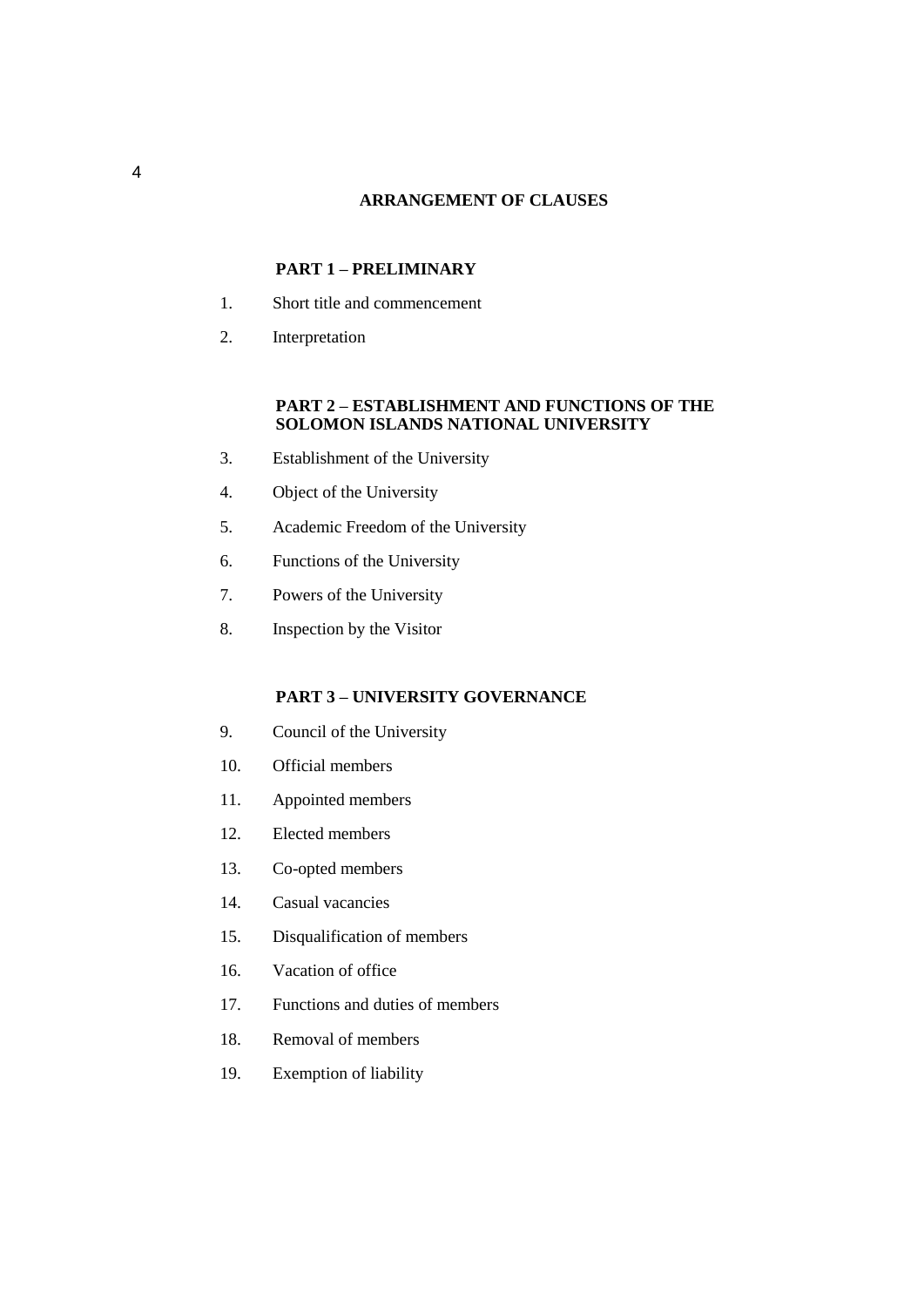- 20. Allowances and expenses
- 21. Responsibilities of the Council
- 22. Delegation
- 23. Boards and committees
- 24. Meetings of the Council

### **PART 4 – OFFICERS OF THE UNIVERSITY**

- 25. Members of the University
- 26. Chancellor
- 27. Pro-Chancellor
- 28. Vice-Chancellor
- 29. Duties of Vice-Chancellor
- 30. Duties of Deputy Vice-Chancellor
- 31. Other officers

### **PART 5 – BODIES OF THE UNIVERSITY**

- 32. Constituting units of the University
- 33. University Senate
- 34. Academic sections
- 35. Academic structures
- 36. Student bodies

# **PART 6 – UNIVERSITY FINANCES**

- 37. Funds
- 38. Government grants
- 39. Borrowing
- 40. Investment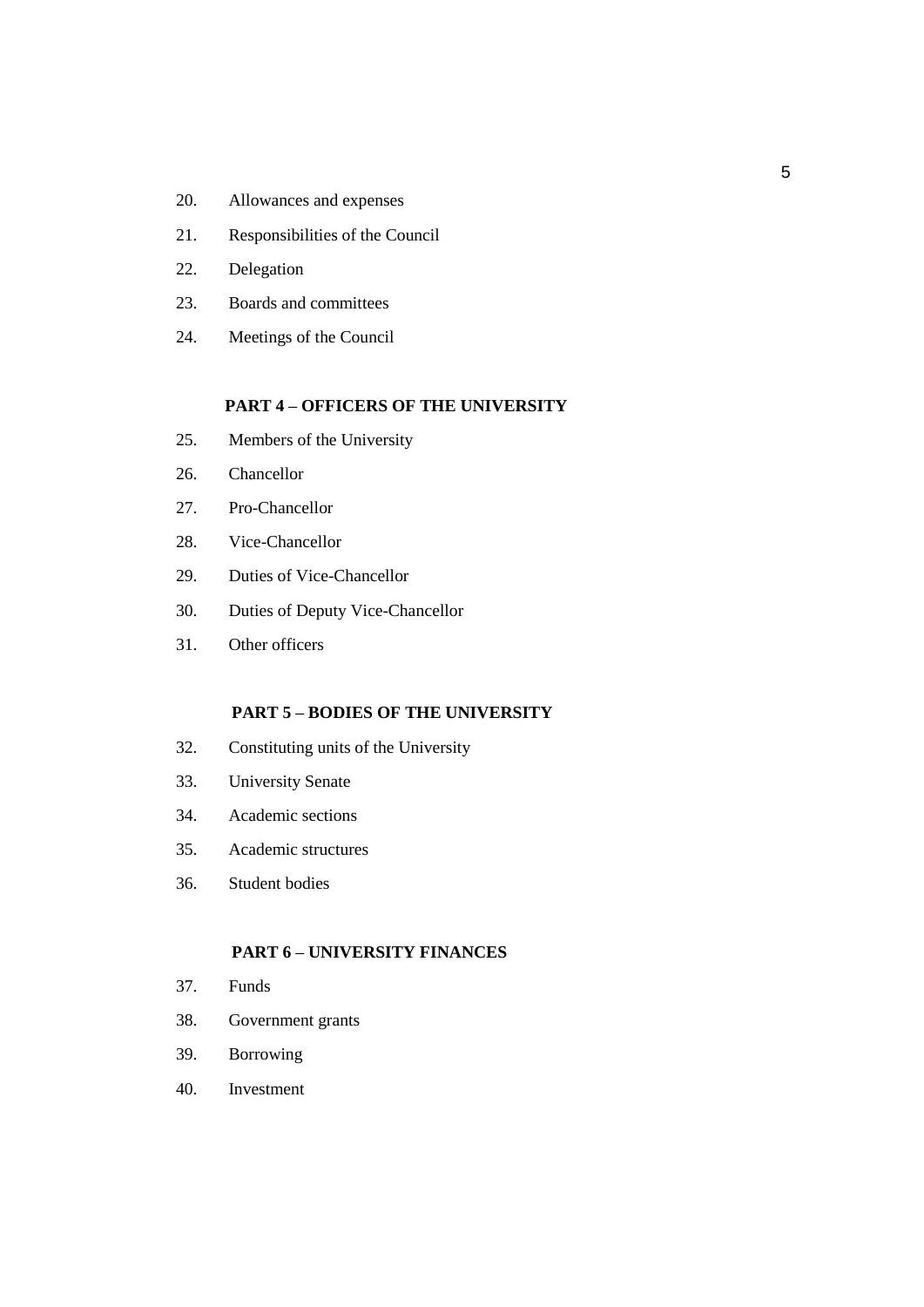- 41. Budget
- 42. Financial year, audit, etc

## **PART 7 – MISCELLANEOUS**

- 43. Policies
- 44. Regulations
- 45. Construction of powers to appoint
- 46. No discrimination
- 47. Education Act application

# **PART 8 – REPEAL, SAVINGS AND TRANSITIONAL**

- 48. Repeal of College of Higher Education Act
- 49. Assets, liabilities, etc
- 50. Staff rights and entitlements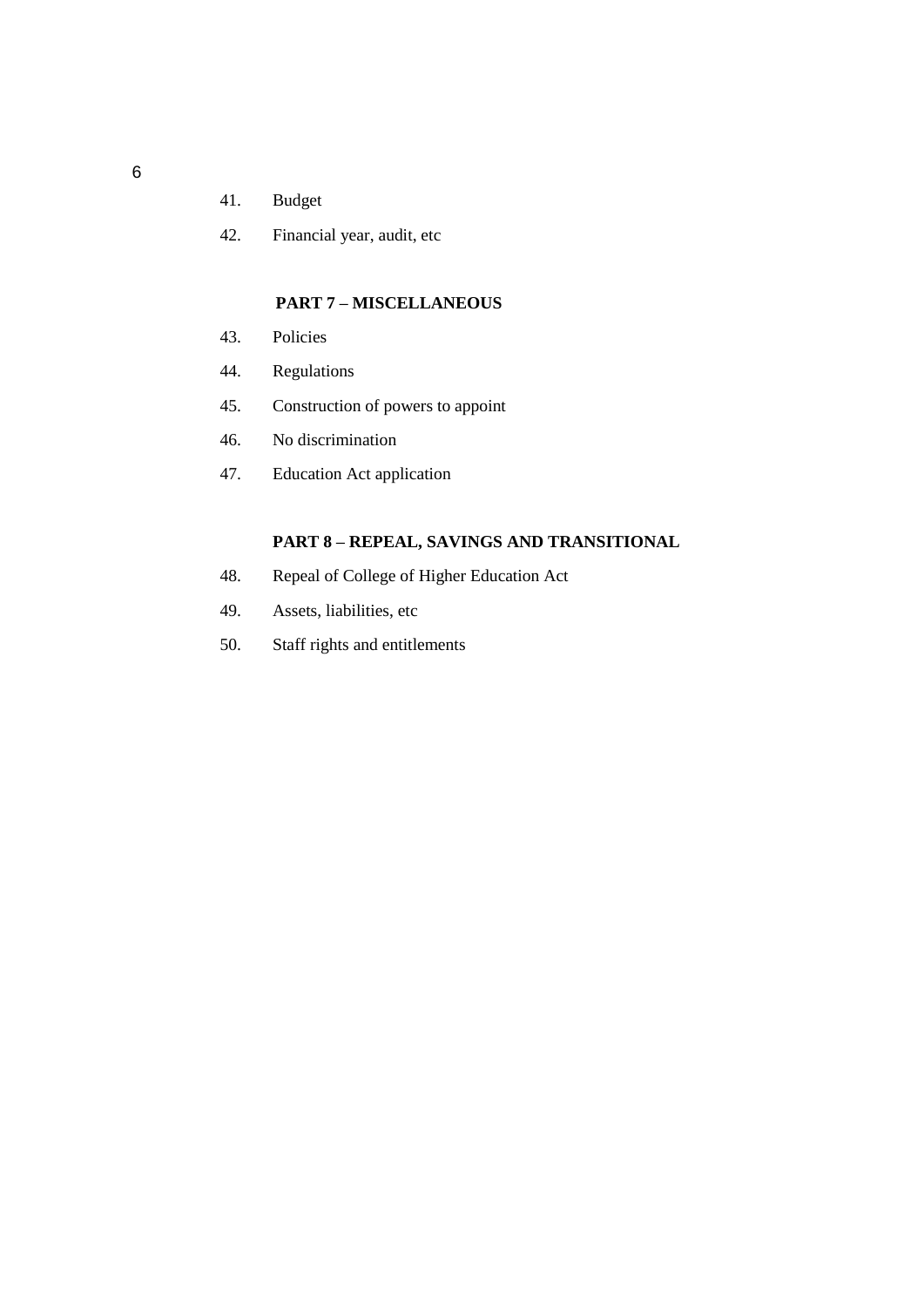# **SOLOMON ISLANDS NATIONAL UNIVERSITY BILL 2012**

### **PART 1 – PRELIMINARY**

**1**. This Act may be cited as the Solomon Islands National University Act 2012, and commences on the date appointed by the Minister, by notice in the *Gazette*.

| 2. | In this Act, unless the context otherwise requires-                                                                                       |  |  |  |  |
|----|-------------------------------------------------------------------------------------------------------------------------------------------|--|--|--|--|
|    | "academic staff" means the academic staff of the University,<br>classified as such by the Council;                                        |  |  |  |  |
|    | "administrative staff" means the administrative staff of the<br>University, classified as such by the Council;                            |  |  |  |  |
|    | "Chancellor" means the person appointed as ceremonial head<br>of the University under section $26(1)$ ;                                   |  |  |  |  |
|    | "Council" means the Council of the University established by<br>section 9;                                                                |  |  |  |  |
|    | "Deputy Chancellor" means the person appointed as such<br>under section $30(1)$ ;                                                         |  |  |  |  |
|    | "general staff of the university" means staff of the<br>university, other than academic staff;                                            |  |  |  |  |
|    | "higher education award" means -                                                                                                          |  |  |  |  |
|    | (a) a degree, status, title or description of<br>certificate, diploma, associate, bachelor,<br>master or doctor; or                       |  |  |  |  |
|    | (b) any other award, if the course of study<br>relating to is classified as higher education<br>under any University Course or programme; |  |  |  |  |
|    | "Minister" means the Minister responsible for higher<br>education and training;                                                           |  |  |  |  |
|    | "Senate" means the University Senate established by section<br>32:                                                                        |  |  |  |  |
|    | "student" means a student enrolled in the University;                                                                                     |  |  |  |  |
|    |                                                                                                                                           |  |  |  |  |

Short title and commencement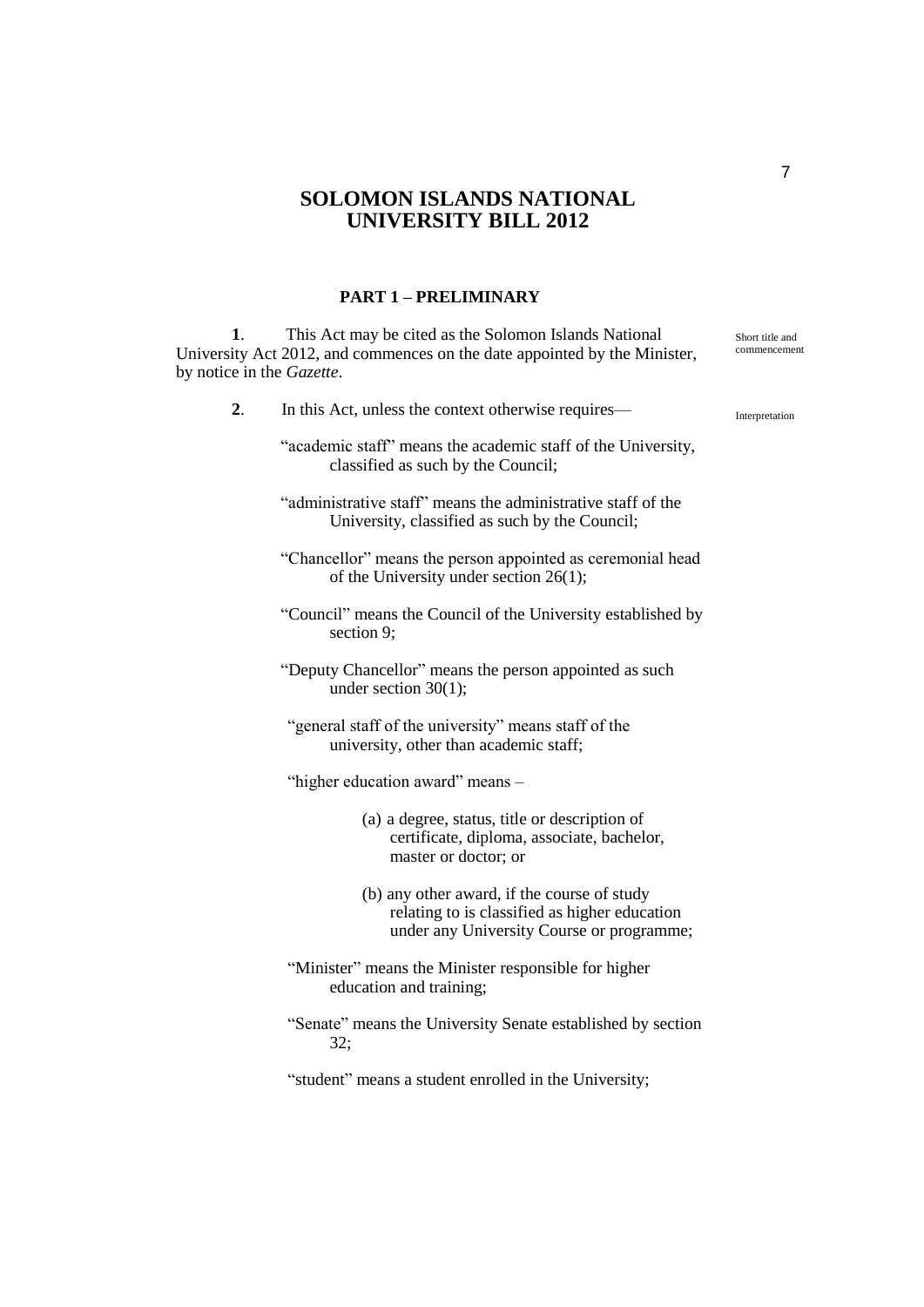"University" means the Solomon Islands National University established by section 3;

"University grounds" means all land –

- (a) held under any tenure by the University; or
- (b) placed under the control and management of the University pursuant to the provisions of this Act for, or in connection with, the performance of its functions, including all buildings, improvements and structures on, and appurtenances to such land;
- "university policy" means a policy made by the Council or the Senate under section 43;
- "university regulation" means a university regulation made under section 44;
- "Vice-Chancellor" means the Chief Executive Officer of the University appointed as such under section 28;
- "Visitor" means person appointed to act as an arbitrator/inspector in the activities of the university as mentioned under section 8(2).

### **PART 2 – ESTABLISHMENT AND FUNCTIONS OF THE UNIVERSITY**

**3**. (1) This section establishes the Solomon Islands National University for the purposes of imparting higher education in Solomon Islands, as a body corporate to which Part VIII of the Interpretation and General Provisions Act (Cap. 85) applies.

> (2) All deeds, documents and other instruments required to be executed by or on behalf of the University shall –

- (a) be executed by the Vice-Chancellor or by some other person authorised by the Council to act in that behalf;
- (b) be sealed with the common seal of the University in accordance with the policy of the Council; and

Establishment of the University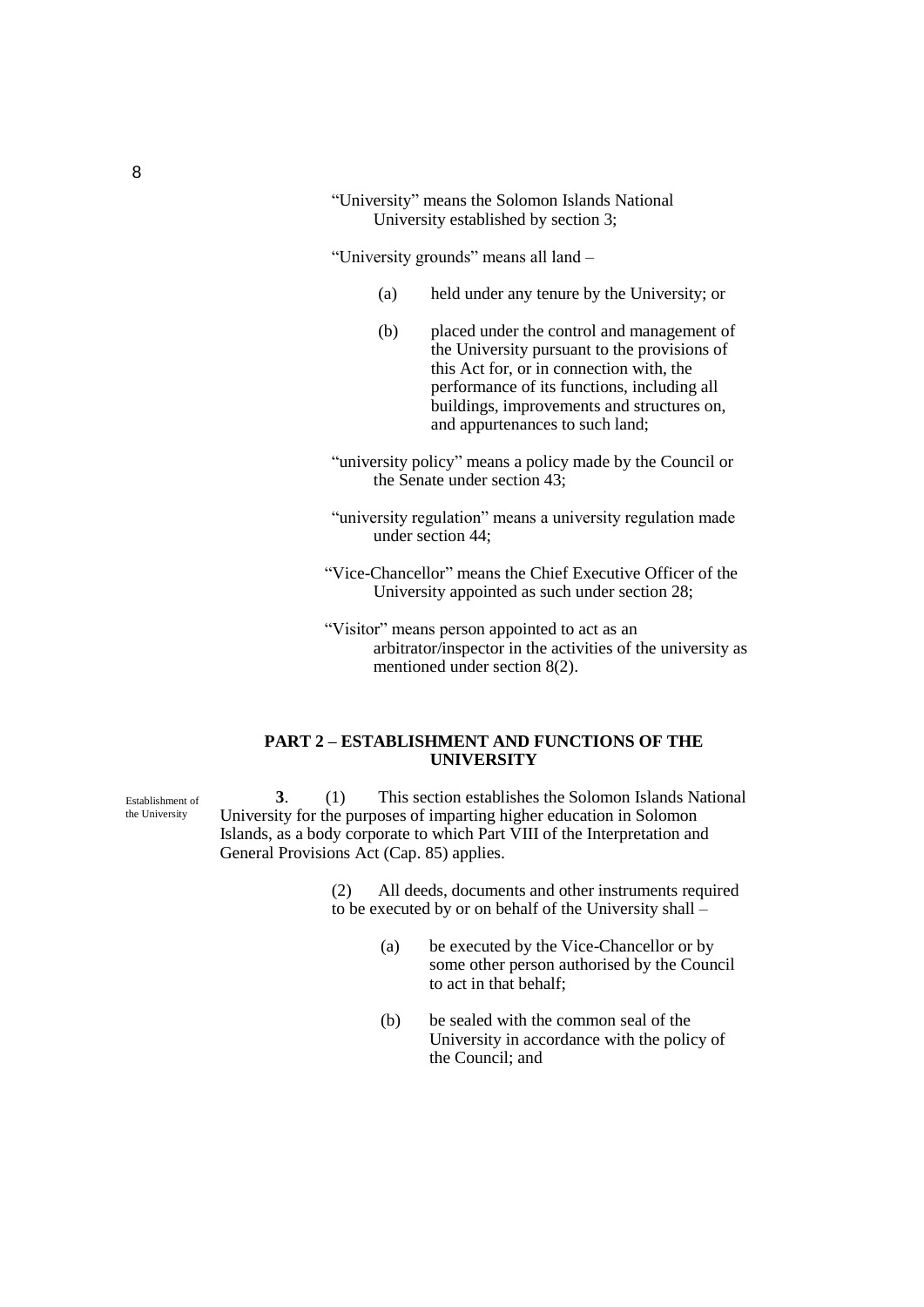(c) be sufficient evidence until the contrary is proven, that such deed, document or other instrument was duly executed and sealed by the common seal of the University so as to bind the University.

(3) Service of any document on the University shall be deemed to be effected by delivering the same to the Vice-Chancellor or any other person authorised by the Council to act in that behalf.

**4**. (1) The object of the University is to promote scholarship, research, free inquiry, academic excellence, and trade competence and in this process create, disseminate, maintain, and advance knowledge and productivity by teaching, training and other means, for the welfare and needs of the communities that choose to utilize the services of the University.

> (2) The University shall be concerned with education and training at the post-secondary-levels, including education and training at the technical and vocational levels, consistent with international standards of teaching, research, and other academic activities in institutions styled as institutions of higher learning.

**5**. (1) The University shall have academic freedom in all matters of imparting of higher education in accordance with the provisions of this Act.

> (2) The Council must ensure that academic freedom is preserved and enhanced at the University.

(3) In this section, "academic freedom" means the freedom of the University, within the law, including the best traditions of the academia, and the highest ethical standards -

- (a) to employ and to determine the terms and conditions of its staff;
- (b) for the University to regulate the content of subjects taught at the University, and to determine the mode of teaching and assessment that best promotes learning; and
- (c) for staff and students to question and test received wisdom, to put forward new ideas and to state controversial or unpopular opinions within the best traditions of

Object of the University

Academic Freedom of the University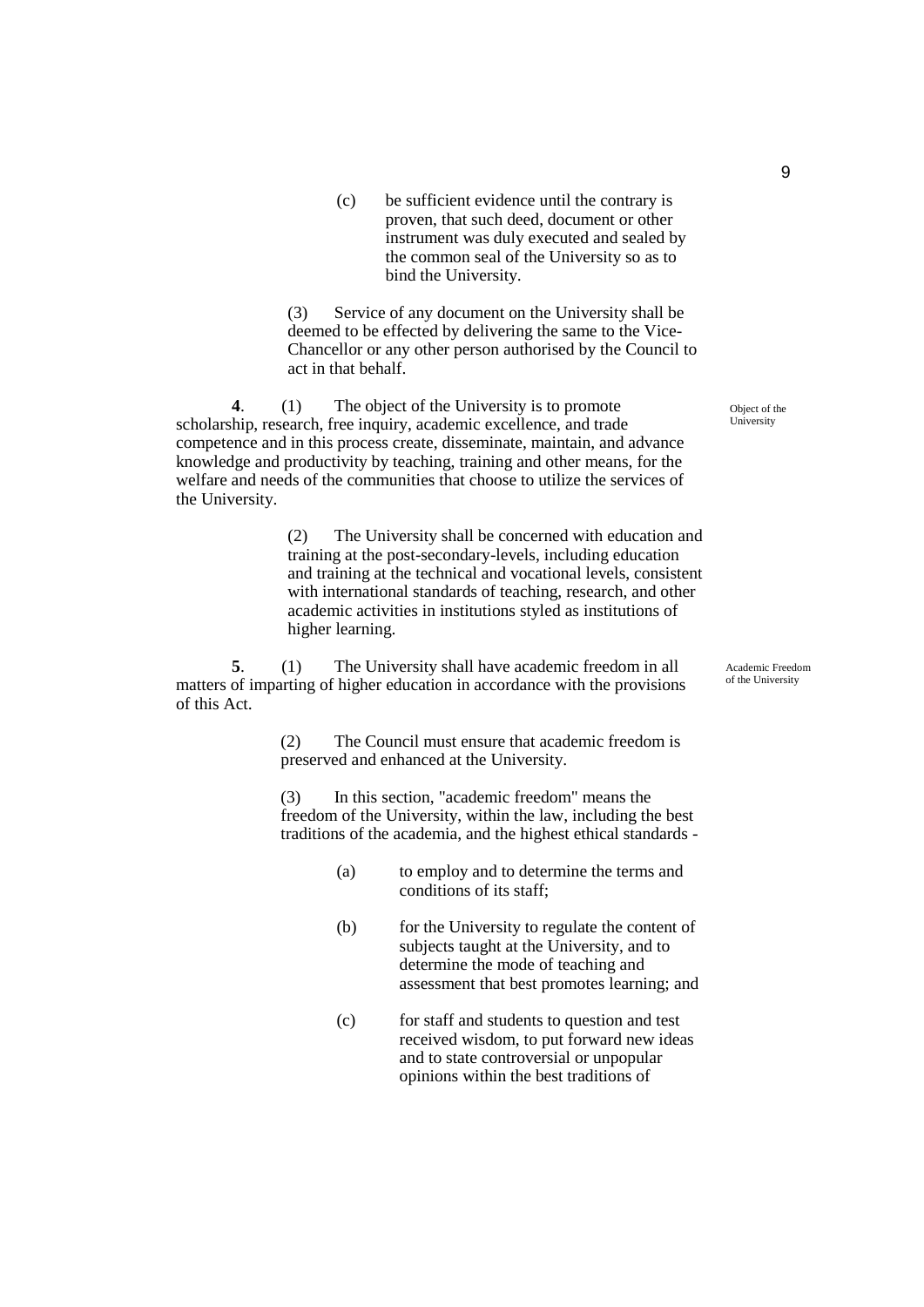advancing such ideas, and to engage in research and publication.

(4) In the performance of their functions, the Council and Management of the University, as well as policy, and authorities and agents of the Crown, shall always act in ways that are consistent with promoting academic freedom at the University.

(5) Without limiting subsections (1) to (4), the University shall -

- (a) confer degrees (including honorary degrees), diplomas, certificates, fellowships, scholarships and other awards to students who have passed the qualifying examinations after completing their studies as prescribed by and determined by the University's Senate;
- (b) hold qualifying examinations in accordance with the academic policies, for the conferment of degrees, diplomas, certificates, fellowships, scholarships and other awards specified in paragraph (a);
- (c) be exempt from liability to pay any tax, levy, duties or rates under any law; and
- (d) not discriminate in the exercise of its privileges or performing of its functions or the discharge of its powers and duties under this Act, not discriminate on the ground of sex, gender, primary language, economic status, race, religion, political belief, age or disability, place of or ethnic origin or other actual or supposed personal characteristic or circumstances.
- **6**. The functions of the University are
	- (a) to assist the nation to meet the manpower needs of Solomon Islands by -
		- (i) providing education and training to persons who have met the entry qualification requirements set by the University Senate in areas which are appropriate to the development needs of the nation;

Functions of the University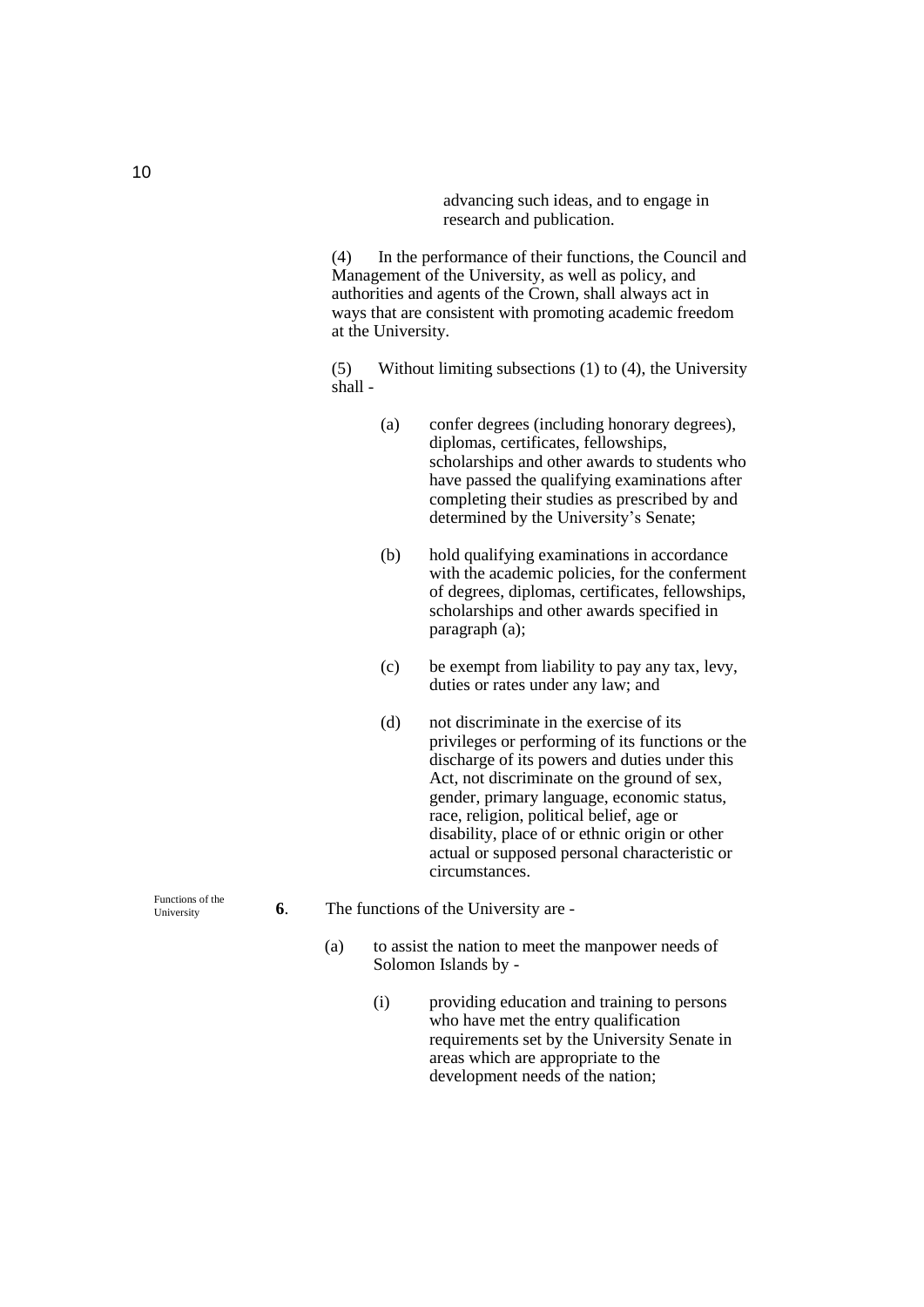- (ii) improving the skills and knowledge of the existing work force through education and training;
- (b) to provide the opportunity for an increasing number of Solomon Islands' citizens and others who may so desire to undertake further education which is appropriate to their background, abilities and interest  $b$ y -
	- (i) reducing the barriers to people who have previously been denied access to education and training as a result of geographic isolation, finance, language problems and family commitments;
	- (ii) assisting in improving the quality and scope of primary and secondary education in order to ensure that students generally have a sufficient level of preparation to undertake further or higher education;
	- (iii) providing the opportunities for students to move progressively through all stages of postsecondary education if they can demonstrate the aptitude and motivation to undertake further studies;
	- (iv) creating an awareness of the availability of post-secondary education opportunities within Solomon Islands and overseas;
	- (v) assisting in meeting identified needs through the development of community education programmes in areas in which the University has expertise;
- (c) to conduct research and provide consultancy services and co-operate with other research and advisory bodies operating within Solomon Islands;
- (d) to develop the University as an efficient and effective institution of higher education by -
	- (i) developing and establishing standards of higher education;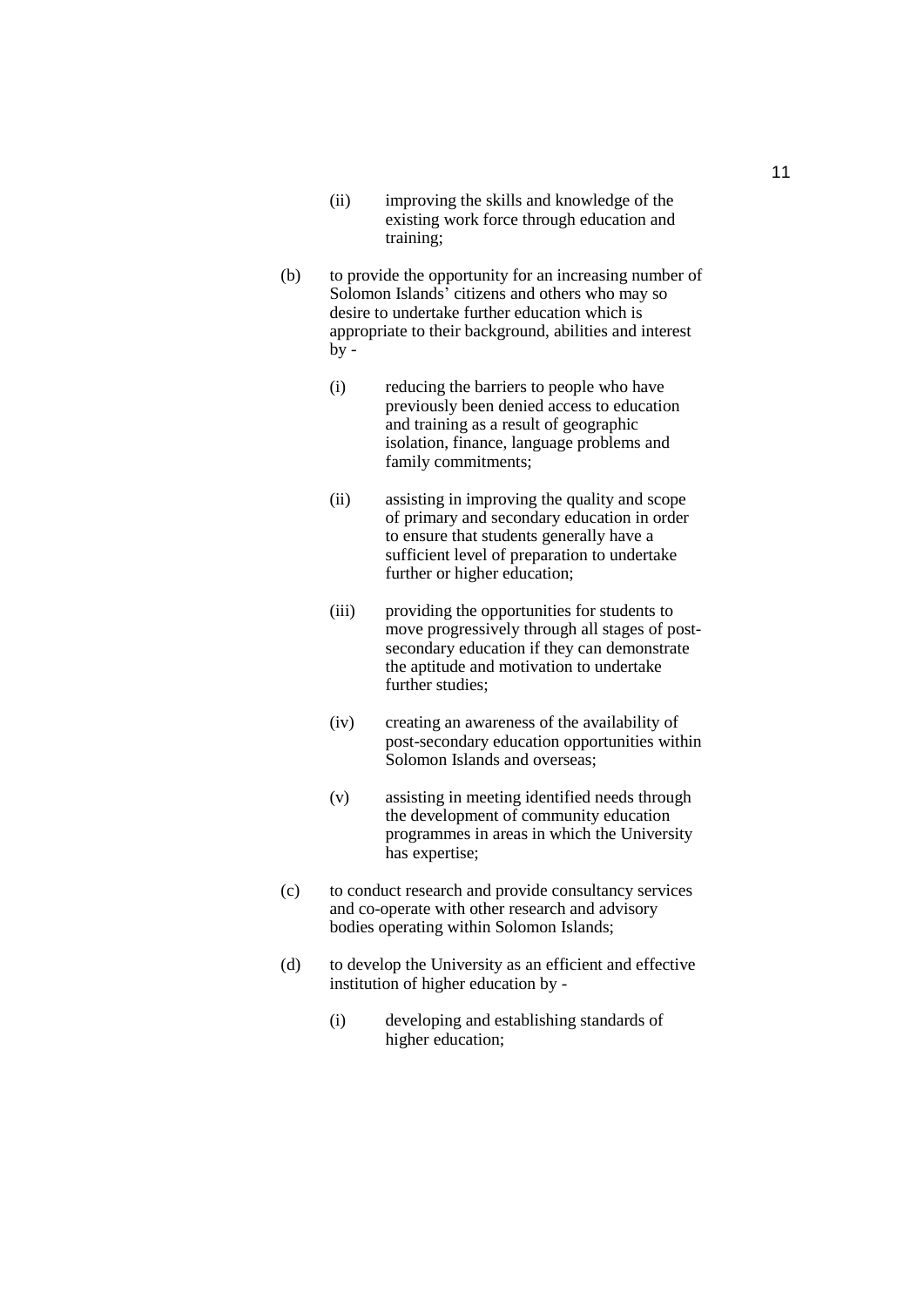|                              |                   |     | (ii)   | developing and maintaining effective<br>organisational structure and procedures; and                                                                                                                   |
|------------------------------|-------------------|-----|--------|--------------------------------------------------------------------------------------------------------------------------------------------------------------------------------------------------------|
|                              |                   |     | (iii)  | developing and evaluating courses of study<br>offered by the University;                                                                                                                               |
|                              |                   | (e) | study; | to assist where possible, other countries in meeting<br>their education and training needs in specific areas of                                                                                        |
|                              |                   | (f) |        | to liaise with overseas institutions and agencies<br>operating in the field of education, training and<br>research; and                                                                                |
|                              |                   | (g) |        | to perform other functions given to the University<br>under this Act or under any other written law, or as<br>determined by the Council, which are in furtherance<br>of the objects of the University. |
| Powers of the<br>University  | 7.                |     |        | For the purpose of performing its functions under this<br>Act, the University shall have the power to -                                                                                                |
|                              |                   | (a) |        | appoint academic and administrative staff upon such<br>terms and conditions of service and on such<br>remuneration as may be determined by the Council;                                                |
|                              |                   | (b) |        | recognise foreign qualifications on reciprocal basis<br>or otherwise, for the purposes of this Act;                                                                                                    |
|                              |                   | (c) |        | make provisions for exchange of visiting<br>lecturers/students with overseas educational<br>institutions, on such terms and conditions as may be<br>prescribed by regulations; and                     |
|                              |                   | (d) |        | do such other acts and things in accordance with this<br>Act or any other written laws, as it may consider<br>necessary to further the object of the University.                                       |
| Inspection by the<br>Visitor | 8.<br>University. | (1) |        | The Governor-General shall be the Visitor of the                                                                                                                                                       |
|                              |                   | (2) |        | The Visitor may, at such intervals as may seem to                                                                                                                                                      |

him to be proper, or on the request of the Minister, cause inspection of the University or of its constituting units by such person who has, in his view, necessary academic experience of the administration and management of institutions of higher education with a view to ensuring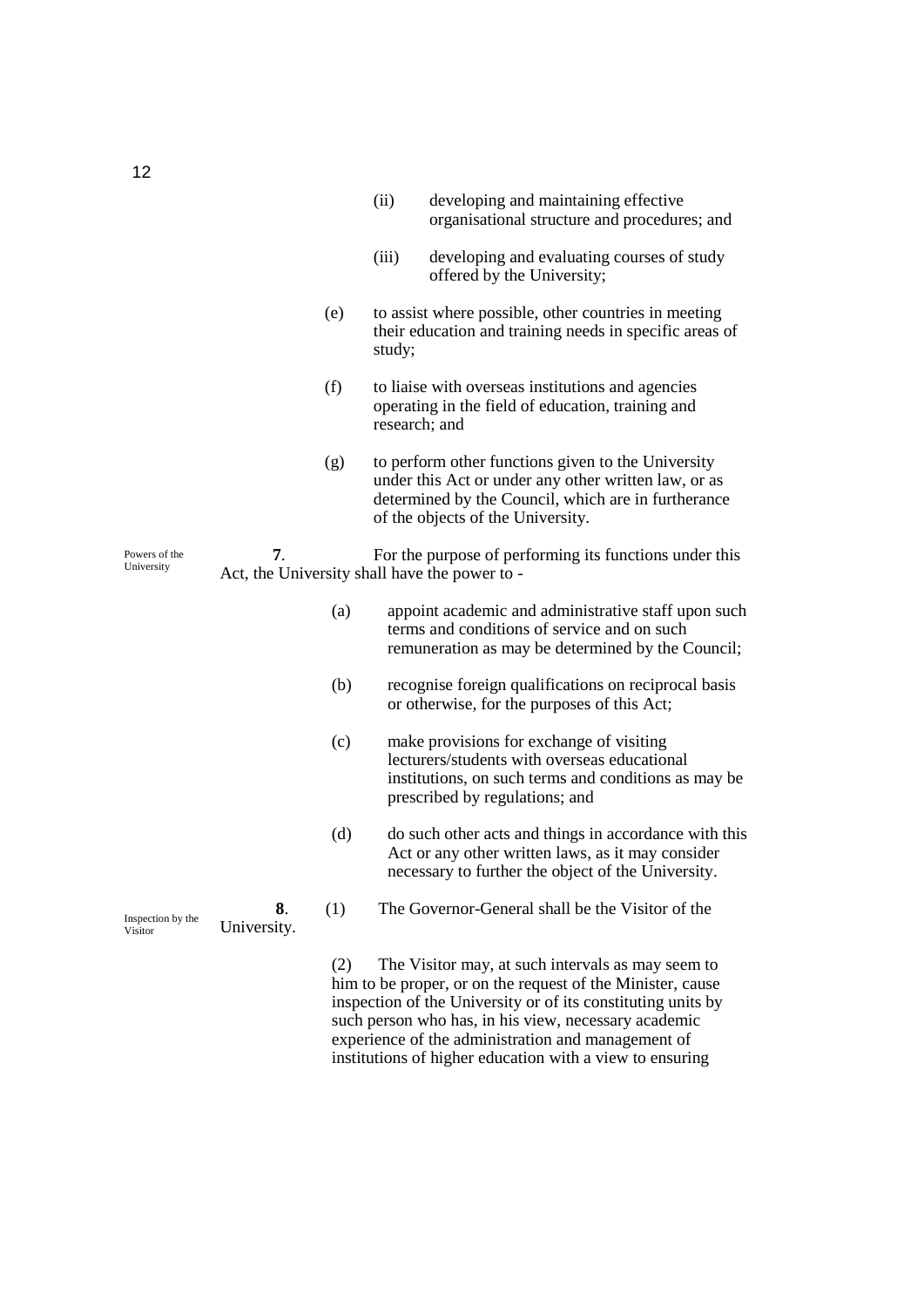whether the provisions of this Act are being complied with by the University.

(3) For the purpose of subsection (2), the Visitor shall not cause such inspection to be made except after directing the attention of the University to such aspects of its functions or any irregularity or default therein as may be specified in the direction, and after considering the comments made, if any, by the University within the time mentioned in the direction.

(4) The University shall afford to the person making the inspection all such facilities, including access to its records, as he may require by order in writing.

(5) When the inspection is completed, the person making the inspection shall make a report relating thereto, and the University shall take such measures as may be directed by the Visitor after considering the report, and in consultation with the Minister, for ensuring that the provisions of this Act are complied with.

#### **PART 3 – UNIVERSITY GOVERNANCE**

**9**. This section establishes the Council of the University to manage and administer the University in accordance with this Act consisting of the following members -

- (a) five official members ("official members");
- (b) ten appointed members ("appointed members");
- (c) eight elected members ("elected members"); and
- (d) not more than five co-opted members ("co-opted members").
- **10**. (1) The official members are
	- (a) The Pro-Chancellor, as the Chairperson of the Council;
	- (b) the Vice-Chancellor;
	- (c) the Permanent Secretary responsible for tertiary education; and

13

Official members

Council of the University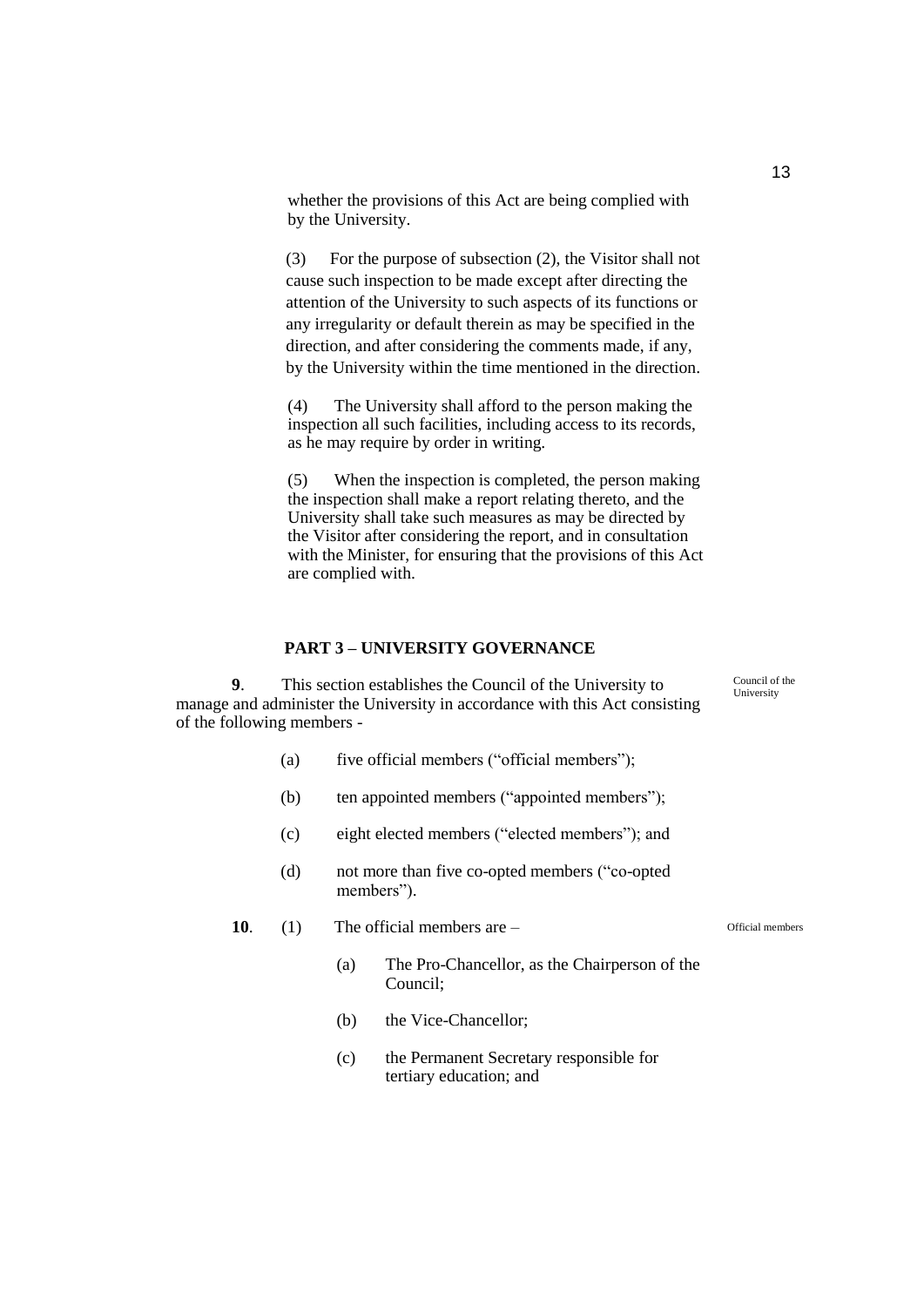(d) a total of two government representatives from the Ministries responsible for finance, non-tertiary education, health, agriculture, fisheries, forests, labour, or public service, who will be appointed by the Minister.

(2) The official members shall hold office for so long as they continue to occupy the positions by virtue of which they became members, except in the case of those appointed under paragraph (d).

**11**. (1) The Minister shall, in consultation with the official members, appoint 10 members for a term of three (3) years to represent each of the following fields of study- Appointed members

- (a) Medicine;
- (b) Law;
- (c) Forestry;
- (d) Agriculture;
- (e) Health;
- (f) Education;
- (g) Business;
- (h) Environment;
- (i) Fisheries;
- (j) Information Technology;
- (k) Public Service;
- (l) Engineering.

(2) In making a recommendation of a person for appointment under subsection (1) above, the Minister shall have due regard to the academic background, working experience and other relevant considerations in regard to that person so as to promote standards of higher education in accordance with this Act.

Elected members

**12**. (1) The elected members consist of the following —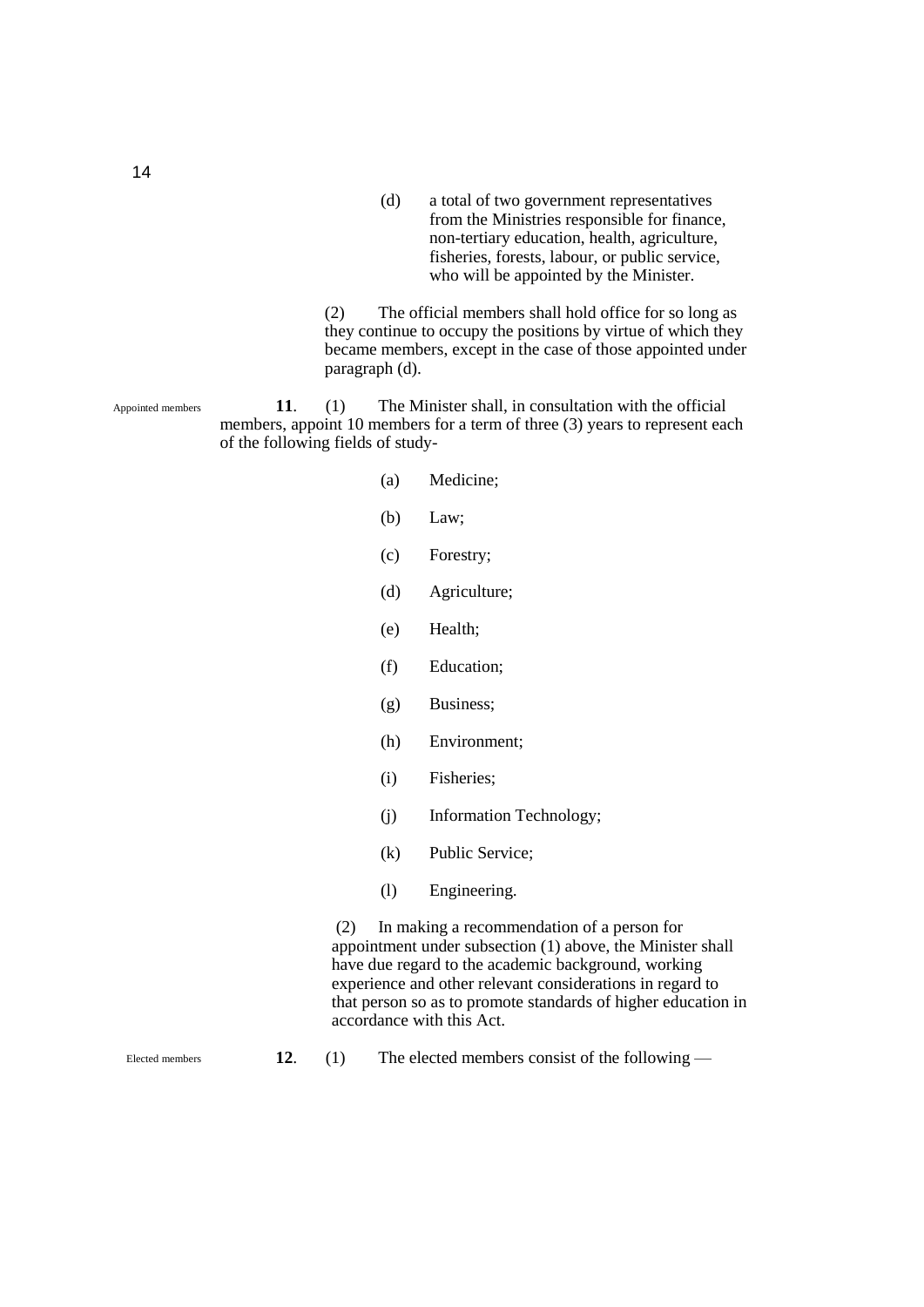- (a) two Deans of faculties of the University, elected by all the Deans;
- (b) two members of the university's full-time staff at the rank of professor, elected by the professorial staff of the University;
- (c) one member of the University's full-time nonprofessorial academic staff;
- (d) one representative of the University's fulltime students;
- (e) one representative of the University's graduates with degrees or diplomas conferred by the University, other than persons eligible for membership under paragraph (a) or (b) or (c); and
- (f) one general staff member of the University.

(2) Each elected member is to be elected by a ballot at which -

- (a) for elected members mentioned in subsection (1)(b), all the members of the full-time professorial staff may vote;
- (b) for elected members mentioned in subsection  $(1)(c)$ , all the members of the full-time academic staff may vote;
- (c) for elected members mentioned in subsection (1)(d), all the full-time students may vote; and
- (d) for elected members mentioned in subsection (1)(e), all the graduates of the University who were conferred the awards of diploma or degrees may vote.

(3) If a group permitted to elect elected members under this section, does not elect any or enough persons or elected members by a date fixed by the Council by written notice given to the group, the Minister may, on the advice of the Council, appoint equal number of such members.

(4) The term of elected members under subsection 1(a), 1(b), 1(c) or 1(e) shall be 3 years, and for the elected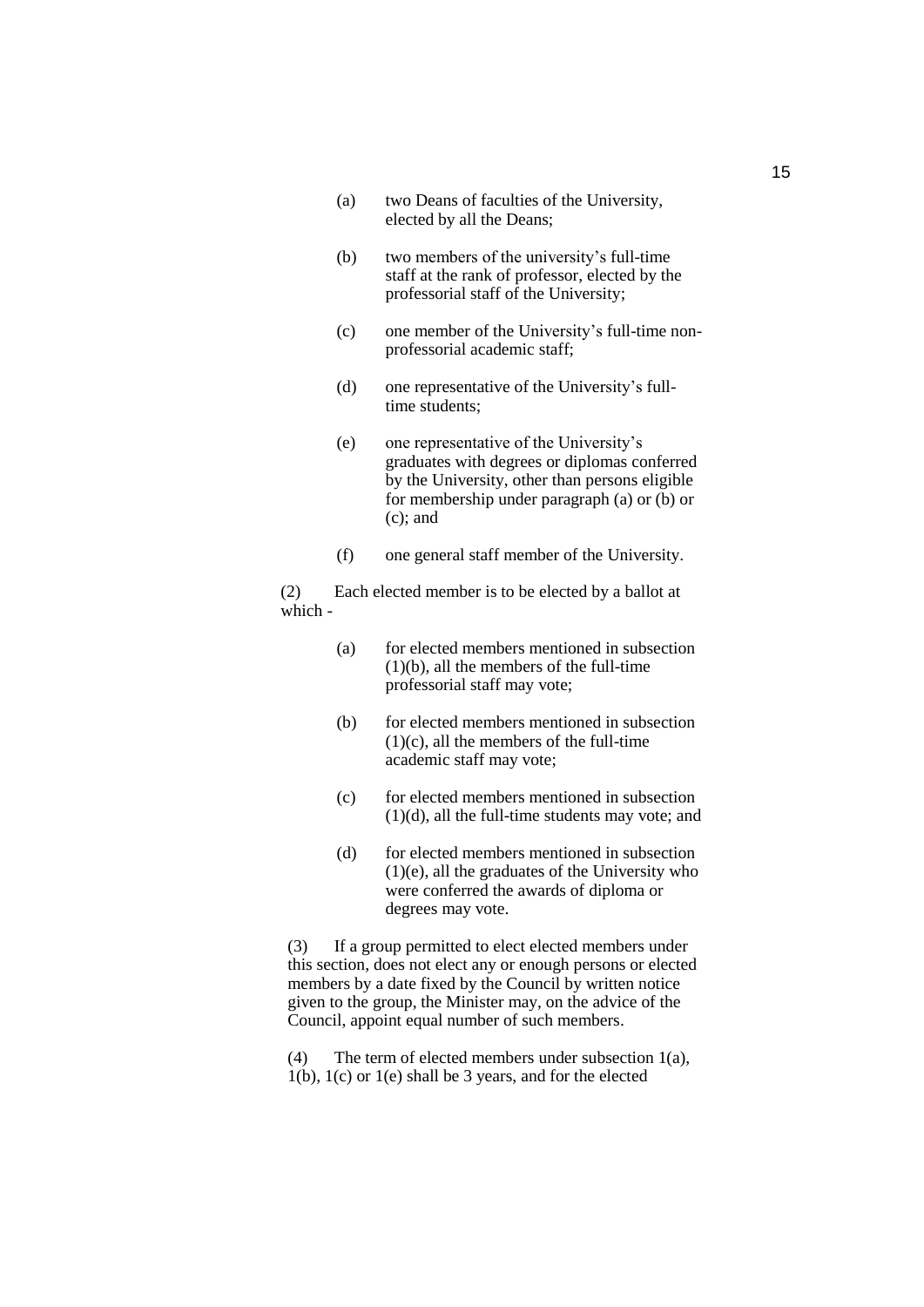members under subsection 1(d) shall be 2 years from the first scheduled meeting after the date of election.

(5) An elected member may be re-elected.

**13**. (1) The official, appointed and elected members of the Council may appoint persons of commercial, academic or professional eminence as co-opted members, other than students or full-time members of the University's academic or general staff.

> (2) Co-opted members shall have the same rights and privileges as official, appointed or elected members.

(3) The term of co-opted members of the Council shall be 3 years from the first scheduled meeting after the date of appointment.

(4) The term of a co-opted member may be renewed by the Council.

**14**. (1) If a casual vacancy arises in the office of an appointed member, the Minister shall appoint a replacement from the list of nominees called by the Minister from the group from which the departing member was appointed.

> (2) If a casual vacancy arises in the office of an elected member and the elected member was elected by a ballot under section 12(2), the Council must appoint the person, if any, who received the highest number of votes of all the candidates who were not elected if the candidate is willing to perform the functions of a member.

(3) A person appointed to fill a casual vacancy in the office of a member is appointed for the balance of the term of office of the person's predecessor.

**15**. A person is not eligible to become a co-opted, appointed or elected member if the person -

- (a) is an undischarged bankrupt; or
- (b) has been sentenced to a term of imprisonment or suspended sentence, within the last 10 years.

**16**. The office of an appointed, elected or co-opted member becomes vacant if the member - Vacation of office

(a) dies;

16

Co-opted members

Casual vacancies

Disqualification of members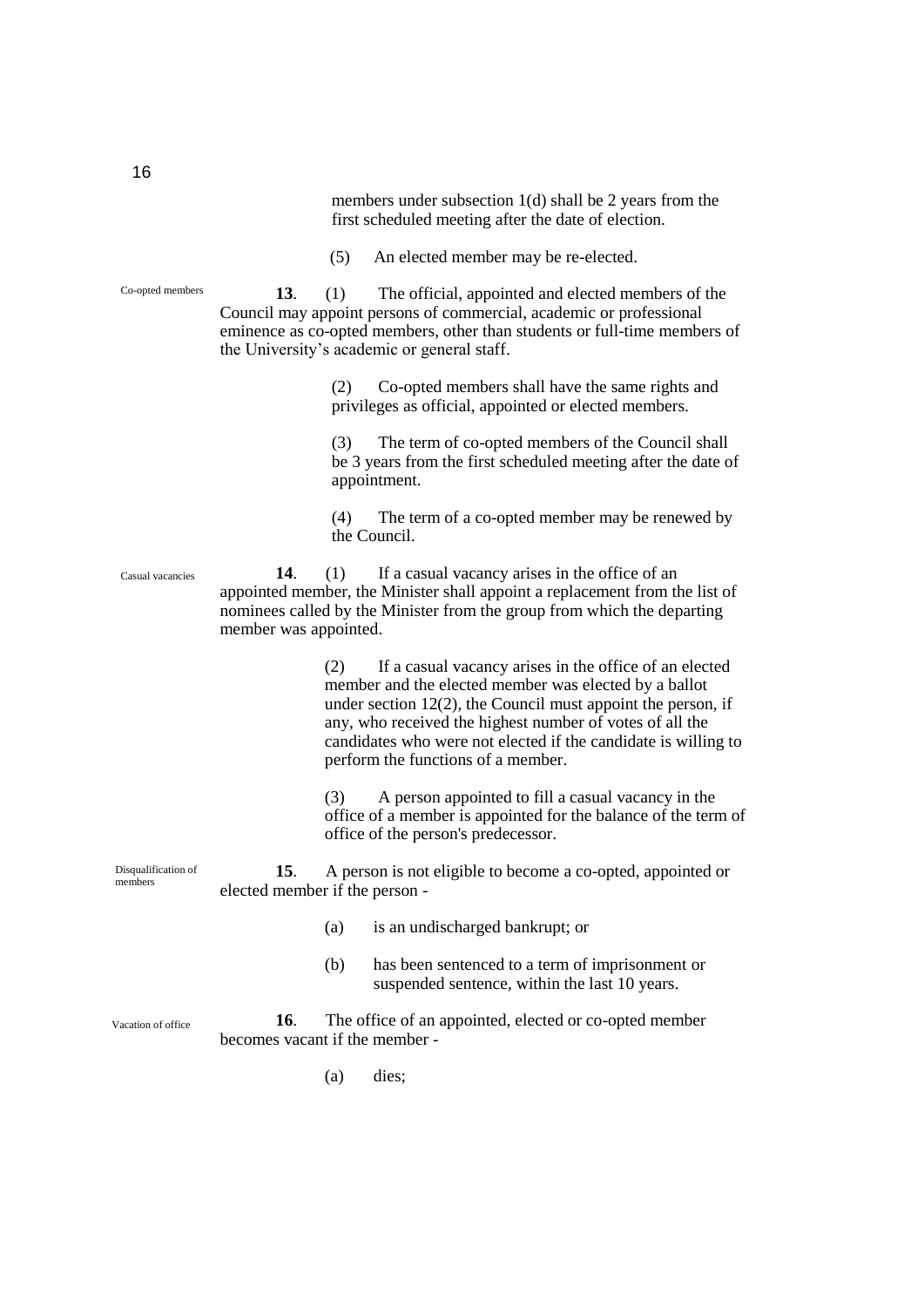- (b) for the co-opted or elected member, ceases to be an eligible person for the entity that elected or appointed the person;
- (c) is absent without leave from Council Meetings for three consecutive meetings;
- (d) becomes an official member;
- (e) resigns in writing given to the appointing authority for an appointed member or to the Chairperson of the Council for an elected for a co-opted member; or
- (f) the member is removed from office under section 18.

**17**. (1) A member has the function of ensuring the Council performs its functions and exercise its powers appropriately, effectively and efficiently.

> (2) In performing the function under subsection (1), a member shall -

- (a) act honestly and in the best interests of the University;
- (b) exercise reasonable skill, care and diligence;
- (c) disclose to the Council any interest that may arise between the member's personal interests and the interests of the University;
- (d) not make improper use of the member's position, or of information acquired because of the member's position, to gain, directly or indirectly, an advantage for the member or another person.

(3) A member of the Council, and of any board or committee appointed by the Council, shall -

- (a) fully declare to the Council any financial or other interest with which they may at any time directly or indirectly be connected; and
- (b) unless the Council so decides, refrain from voting at meetings of the Council or of such board or committee on any matter related

Functions and duties of members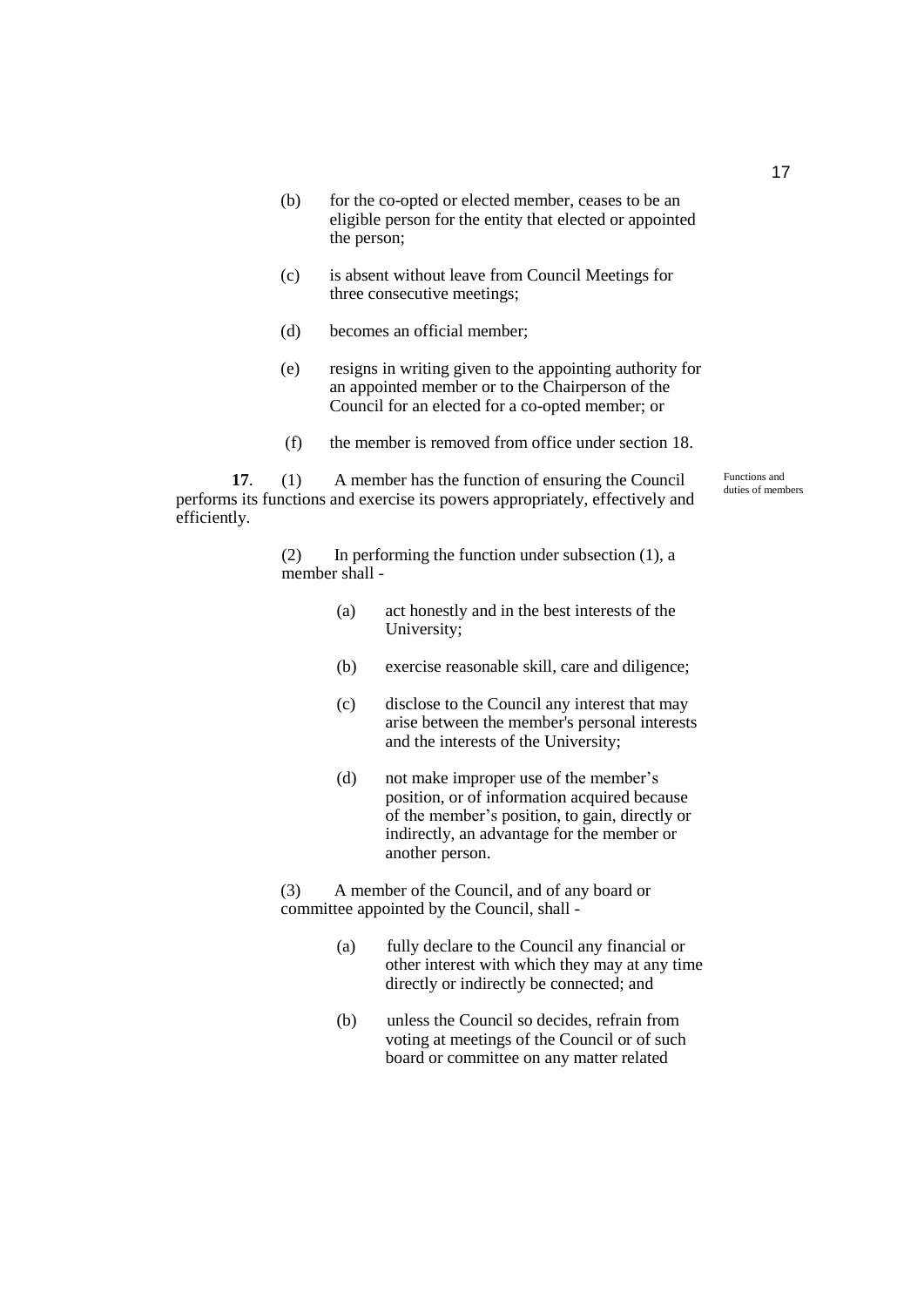thereto, without affecting their inclusion in the quorum.

(4) Any member of the Council or of a board or committee thereof and any employee of the Council who discloses any material information acquired in the course of the member's functions and duties under this Act (other than as lawfully required to do so) commits an offence and is liable on conviction to a fine not exceeding 5,000 penalty units.

- **18**. (1) The Council may remove any of its members for good cause.
	- (2) In this section, "good cause" means
		- (a) the member has not complied with section  $17(2)$ ;
		- (b) conviction for any offence which the Council considers to be such as to render the person concerned unfit to continue to hold the member's office;
		- (c) any physically or mental incapacity which the Council considers to be such as to render the person concerned unfit to continue to hold the member's office;
		- (d) conducts of a nature which the Council considers to be such as to render the person concerned to hold the member's office; or
		- (e) conduct which the Council considers to be such as to constitute failure or inability of the person concerned to perform the duties of the member's or to comply with the conditions of the member's office.

(3) To remove a person as a member of the Council, a two-thirds majority of the Council members should agree to the removal in a duly constituted meeting called where the removal of the member is listed as an agenda item and where the member is given a reasonable opportunity to be heard by the Council before the vote on the matter.

(4) If the Council decides to remove a member from office under this section, the Council must as soon as

Removal of members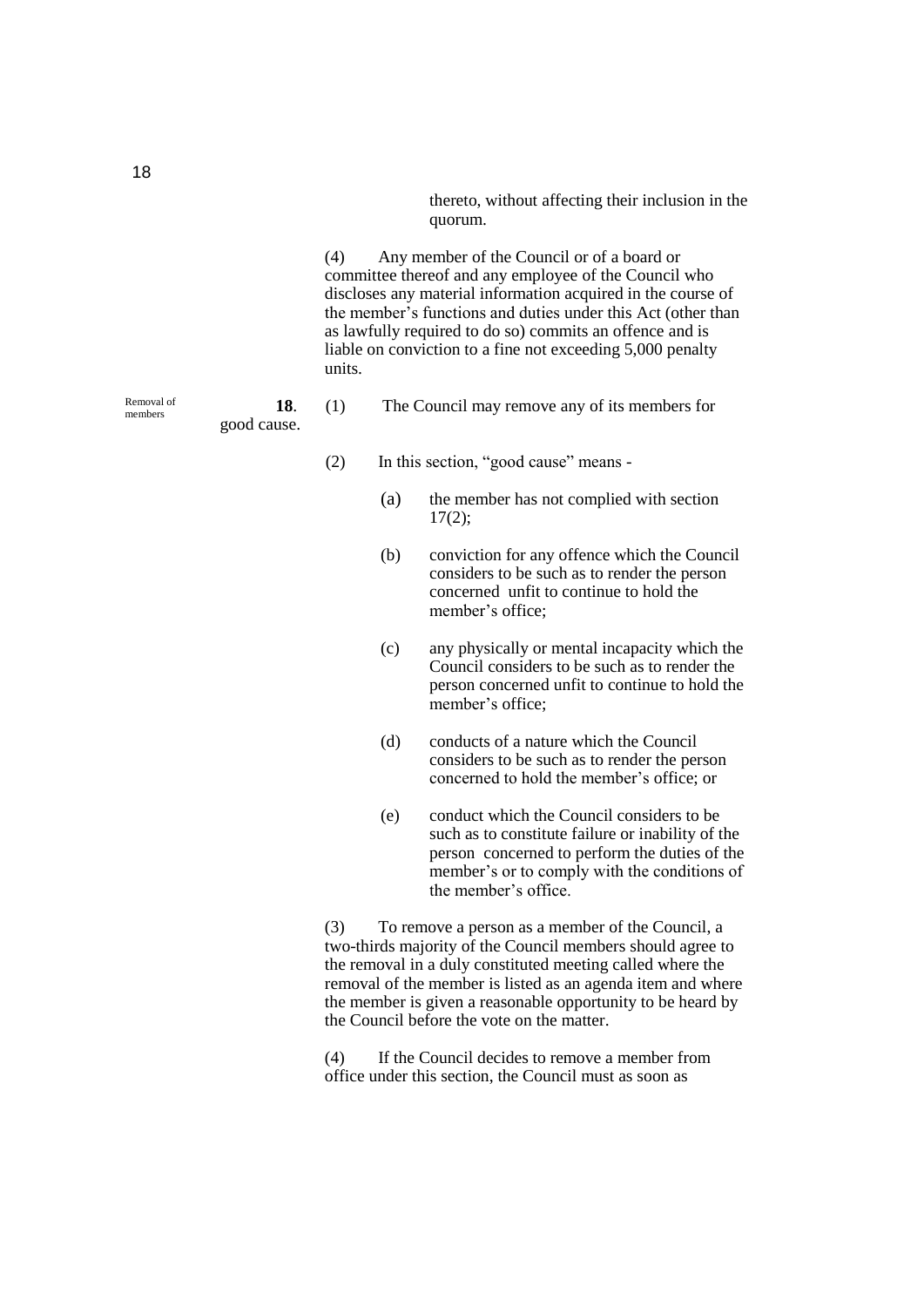practicable but not later than 14 days from the date of the decision, inform the appointing authority if the member was an appointed member, or the body electing the member if the member was an elected member.

(5) The Chancellor may on the recommendation of the Minister remove the Chairperson or any other member of the Council form office –

- (a) for dishonest or dishonourable conduct or any other act of indiscipline;
- (b) for neglect of duty; or
- (c) for acting in contravention of the provisions of this Act.

 $(6)$  For the purposes of subsection  $(5)$ , no action for such removal shall be taken against any such person without giving him/her an opportunity to show cause why he/she should not be removed from office on the allegation broughtto the notice of the Chancellor and except after considering such cause, if any, shown by such person.

**19**. (1) No action, suit or other proceeding shall be instituted against any member of the Council personally in respect of any act done in good faith or made by the member in execution or intended execution of any function of the Council under this Act.

> (2) Where a member of the Council is exempt from liability for an act or omission by reason only of subsection (1), the Council shall be liable for the act or omission to the extent that it would be if the member were the Council's employee or agent.

**20**. Members of the Council and of any board or, committee appointed by it shall be paid by the Council such allowances and expenses as the Minister may from time to time determine.

**21**. (1) The Council shall be the governing body of the University, and shall be responsible for performing the functions and exercising the powers of the University in accordance with the provisions of this Act and the regulations.

> (2) Subject to subsection (1), the Council shall be responsible for the following matters -

Exemption of liability

Allowances and expenses

Responsibilities of the Council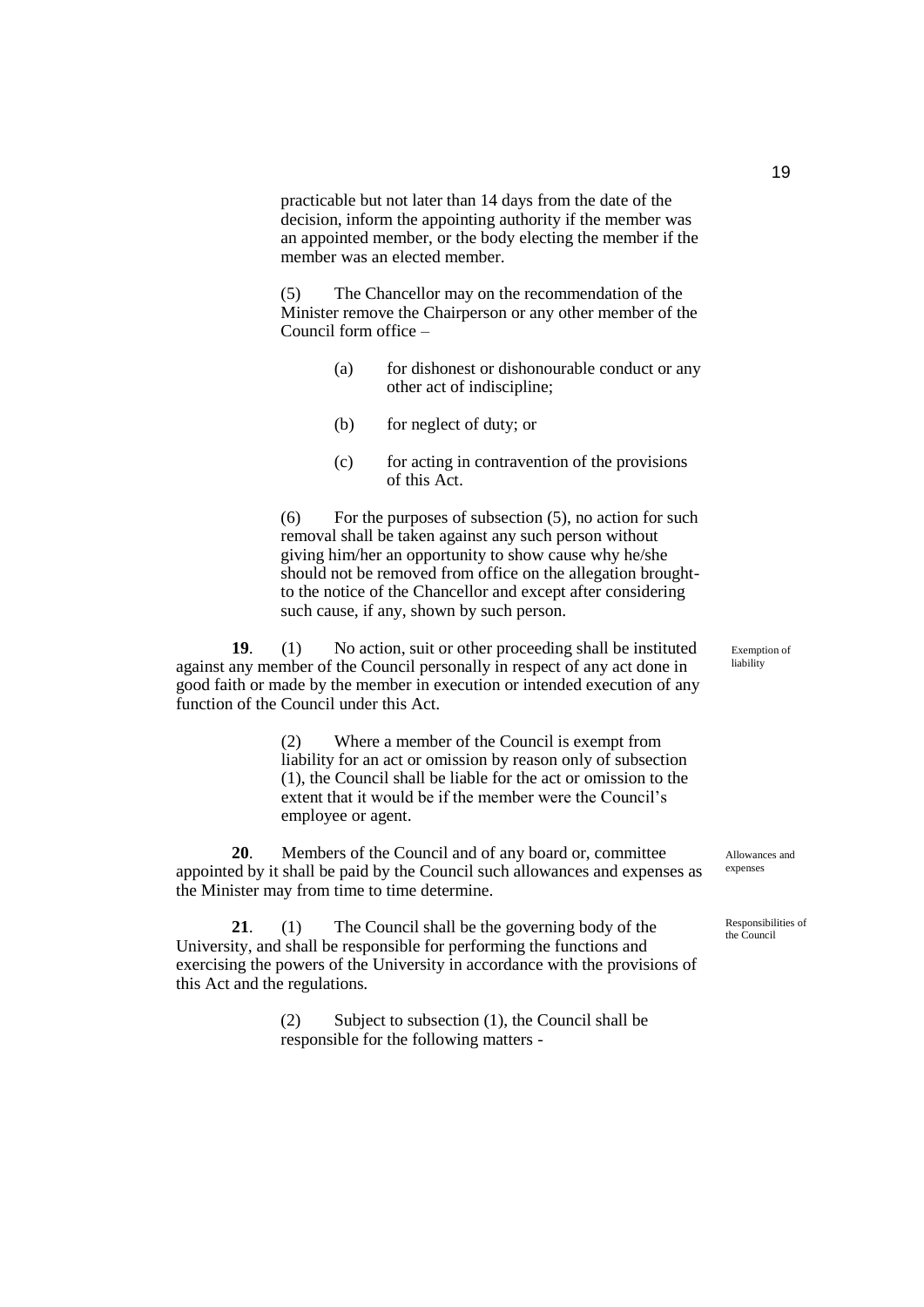- (a) establishment of fellowships, degrees, diplomas, certificates and other awards as may be prescribed by the University policies;
- (b) the fostering of close association with educational, research and other appropriate organisations, including entering into such joint venture activities as will enable the University to improve its provision of students services and facilities, including the provision of halls of residence, to students and finances of the University;
- (c) the provision and maintenance of buildings, premises, furniture and other properties and facilities necessary for carrying on the work of the University, and for the custody, control and disposition of all property, funds, fees and investments;
- (d) the receiving and administration of grants from the Government and other gifts, donations and financial assistance for the purposes of the University, from such sources as may be approved by the Minister responsible for Finance ;
- ( the borrowing of funds for and on behalf of the University;
- $(f)$ the fees to be charged by the University for admission into any course of study or training at the University;
- $(g)$ ensuring that the University attains the highest standards of excellence in education, training and research;
- $(h)$ h) preparing and from time to time, seeking the approval of the Minister, a corporate plan, and proposed funding for such plain;
- $(i)$ i) ensuring that the University is managed in accordance with the law, and the general principles of good governance and transparency;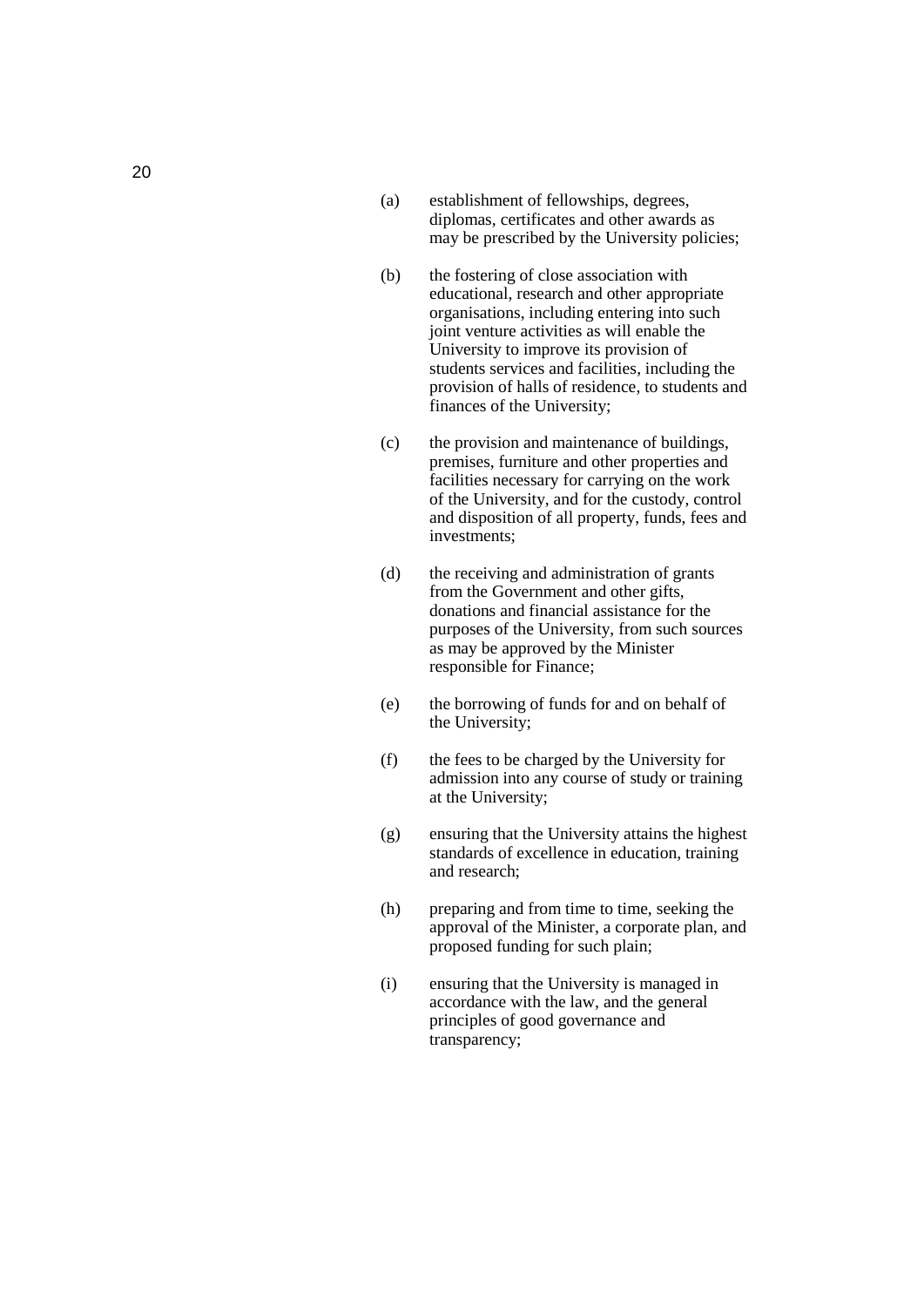- (j) the determination of fees to be paid or charges to be levied, in respect of programmes and courses or otherwise;
- (k) the maintenance, and regulation of the use, of the seal of the University; and
- (l) subject to the provisions of this Act, any other matter as appears to the Council necessary or expedient to further the interests or objects of the University.

**22**. (1) The Council may, in writing, delegate any of its responsibilities and powers under this Act on such conditions to - Delegation

- (a) the Vice-Chancellor;
- (b) an appropriately qualified member of the Council; or
- (c) a board or committee appointed by the Council under this Act.

(2) The delegation shall not derogate from the responsibilities and powers of the Council under this Act or the regulations.

(3) No delegation may prevent the Council from performing any of the functions or exercising any of the powers of the Council.

(4) The Council may, in writing, revoke any delegation.

**23**. (1) The Council may appoint such boards or committees on such terms as it may consider fit to advise the Council on any matter or matters arising out of the proper discharge of the functions of the Council.

> (2) A board or committee shall, in addition to any member of the Council appointed, consist of such persons who in the opinion of the Council can make a contribution to the work of the board committee.

(3) A board or committee may invite such other persons as it considers desirable to attend its meetings and give advice, but such persons shall not be entitled to vote.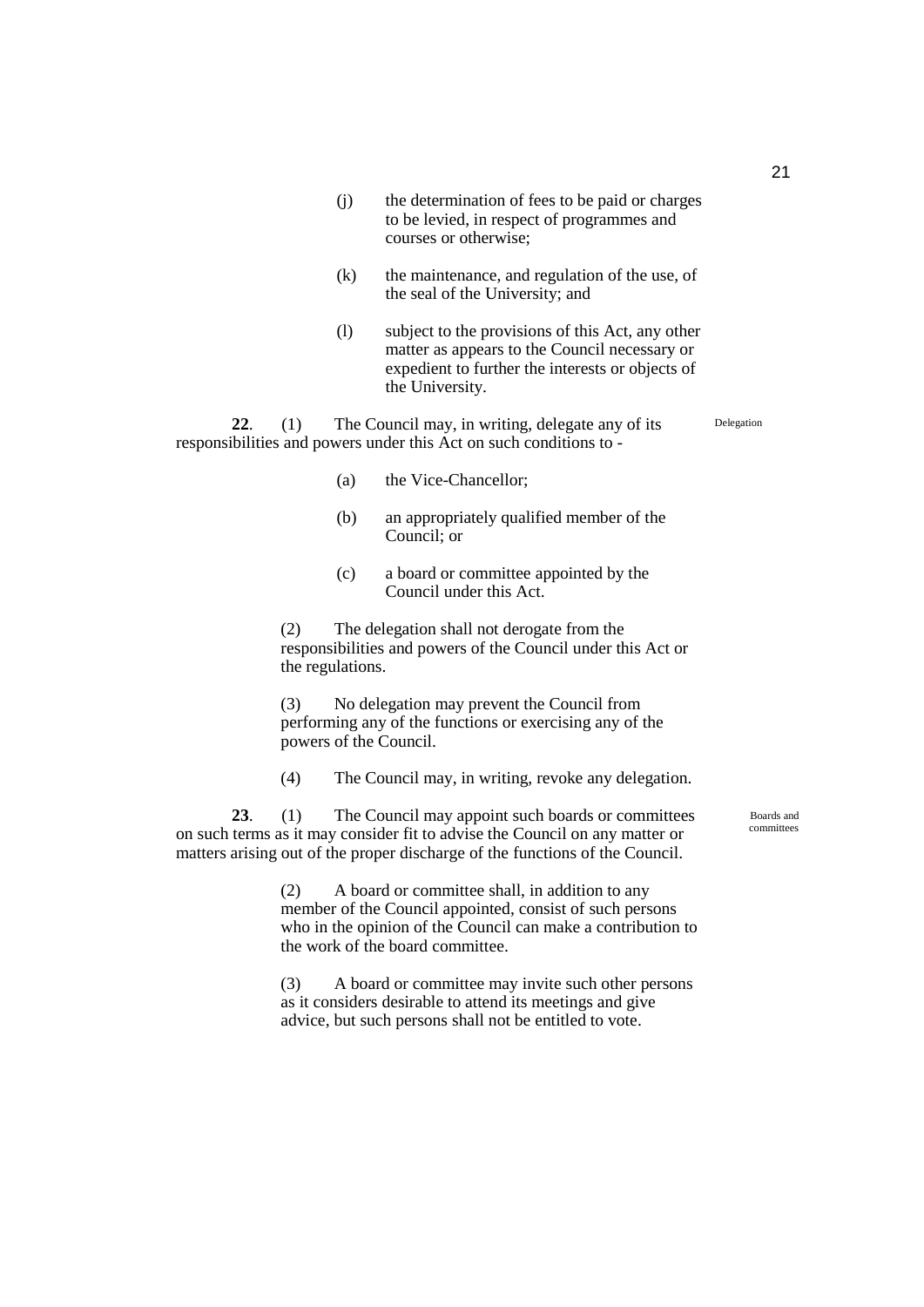(4) In the discharge of its functions, the Council shall give due consideration to the advice or recommendation of any board or committee.

Meetings of the Council

- **24**. (1) At a meeting of the Council
	- (a) the quorum shall be at least half the total of Council members plus one (1), and shall consist of at least two (2) official members, five (5) appointed members and two (2) elected members;
	- (b) the Chairperson or, if the Chairperson is absent, the Deputy Chairperson, or if both are absent, a member elected by the members present, shall preside;
	- (c) the person presiding has an ordinary vote and (in the case of an equality of votes) a casting vote; and
	- (d) a decision carried by a majority of the votes of the members present shall be the decision of the Council.

(2) Subject to this Act, the business of the Council shall be conducted in such manner as the Council may determine.

### **PART 4 – MEMBERS OF THE UNIVERSITY**

**25**. (1) The following persons shall be members of the University - Members of the University

- (a) the Chancellor, the Vice-Chancellor, Deputy Vice Chancellor and the Pro-Chancellor;
- (b) the members of the Council;
- (c) the members of the Senate;
- (d) the members of the academic staff;
- (e) the administrative and technical staff;
- (f) the graduates of the University; and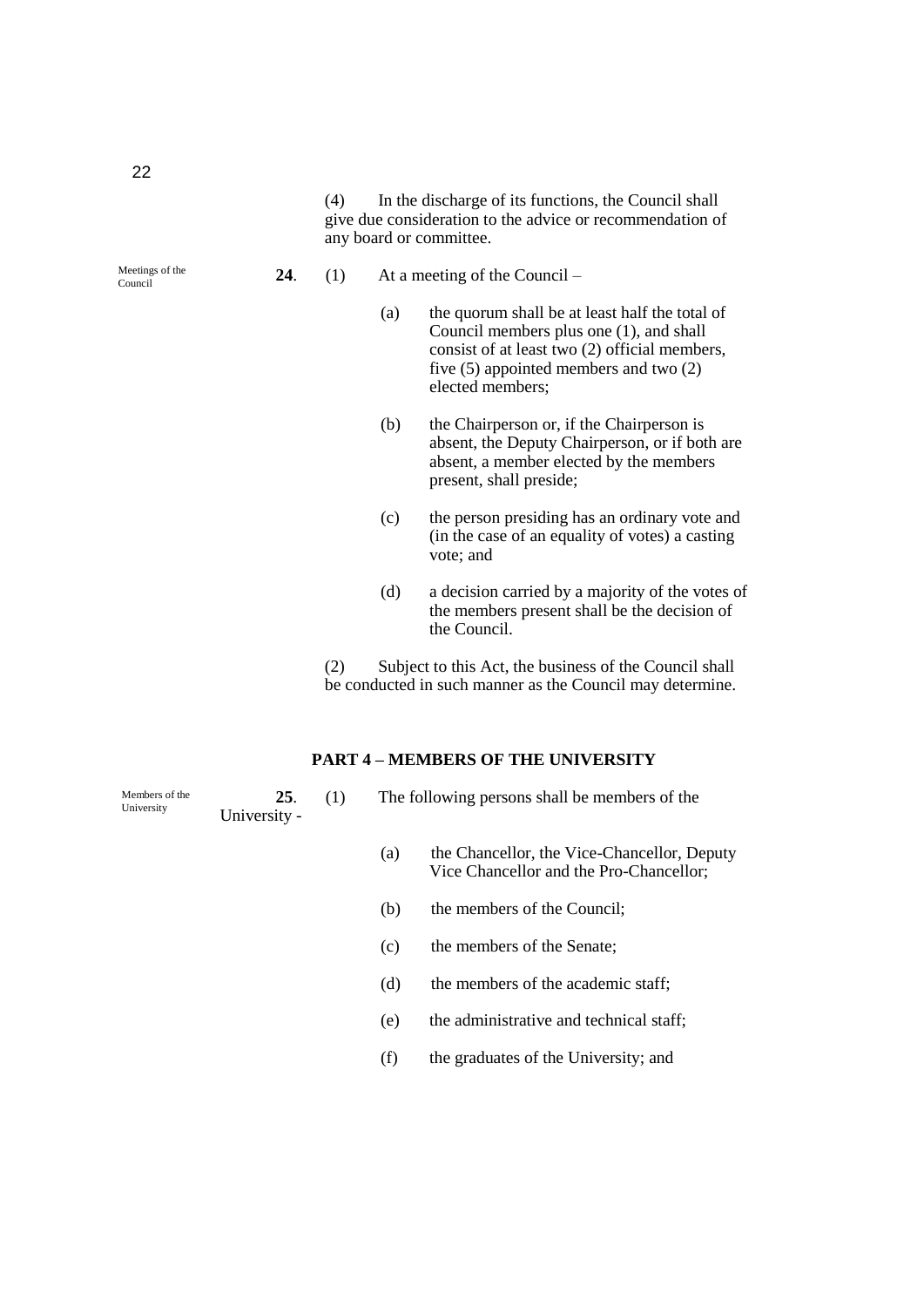| (g) | the students of the University. |  |
|-----|---------------------------------|--|
|-----|---------------------------------|--|

**26**. (1) There shall be a Chancellor of the University who shall be the ceremonial head of the University. (2) The Chancellor shall - (a) be appointed by the Minister, in consultation with the Council: (b) hold office for a term of up to two (2) years; and (c) be eligible for reappointment. **27**. (1) There shall be a Pro-Chancellor of the University. who shall – (2) The Pro-Chancellor shall – (a) be appointed by the Minister in consultation with the Council; (b) hold office for a term of up to three (3) years; and (c) be eligible for reappointment. Chancellor Pro-Chancellor

**28**. There shall be a Vice-Chancellor of the University who shall be appointed by the Council and shall hold office for such period and under such terms and conditions as the Council may determine. Vice-Chancellor

| 29. | (1) | The Vice-Chancellor shall - | Duties of Vice-<br>Chancellor                                                                                                                                         |  |
|-----|-----|-----------------------------|-----------------------------------------------------------------------------------------------------------------------------------------------------------------------|--|
|     |     | (a)                         | be the Chief Executive Officer of the<br>University and be responsible to the Council<br>for the conduct of the affairs of the<br>University;                         |  |
|     |     | (b)                         | have a general responsibility to the Council<br>for managing the University, and for<br>maintaining and promoting the efficiency and<br>good order of the University; |  |
|     |     | (c)                         | report regularly to the Council on the affairs<br>of the University; and                                                                                              |  |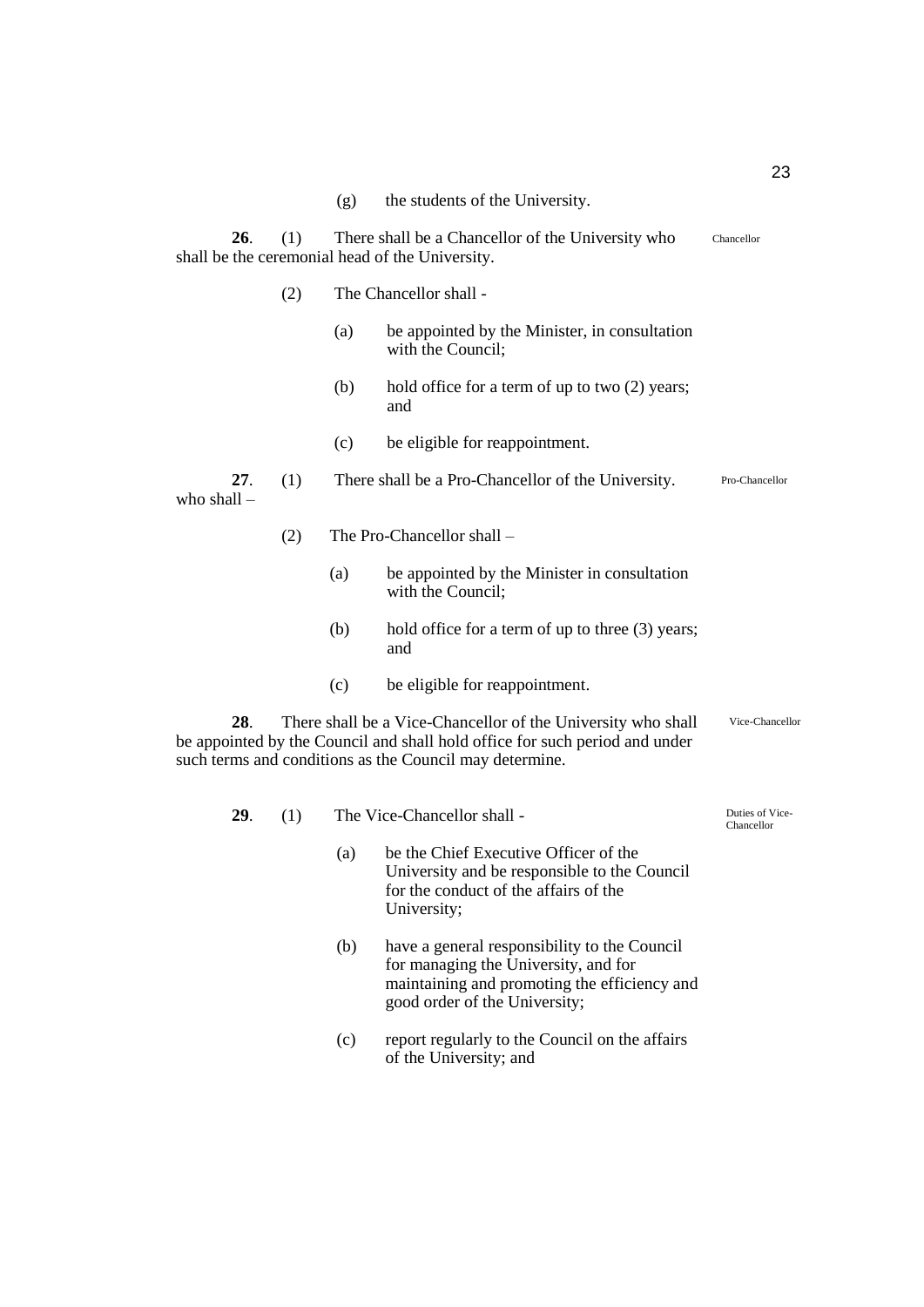(d) discharge the affairs of the University subject to the provisions of this Act, regulations and so resolutions of the Council.

(2) Subject to the policy directions of the Council and for the purpose of carrying out the functions of the Council under this Act, the Vice-Chancellor may appoint, discipline, promote, transfer, suspend or dismiss staff based on reasonable grounds, and to manage the staff of the University.

(3) The Vice-Chancellor may make regulations in the interest of good governance, ethical standards and good name of the University in situations of emergencies, and take action on behalf of the University Council that is urgent in nature.

(4) The Vice-Chancellor may delegate powers of the Vice-Chancellor under this Act or any other written law to an appropriate qualified member of the University's staff or to any committee comprising University staff appointed by the Vice-Chancellor for this purpose.

**30**. (1) There shall be a Deputy Vice Chancellor appointed by the Council and shall hold office for such period and under such terms and conditions as the Council may determine.

> (2) The Deputy Vice Chancellor is a member of the Senior Executive of the University with specific responsibility for leadership and oversight of: -

- (a) strategies to improve academic management in a dynamic and competitive sector;
- (b) infrastructure and maintenance issues in support of academic activities;
- (c) financial and budget issues within Schools;
- (d) human resource management and industrial relations relating to academic activities;
- (e) occupational health and safety and equal opportunities offices; and
- (f) represent or act for the Vice Chancellor as and when required.

Duties of Deputy Vice-Chancellor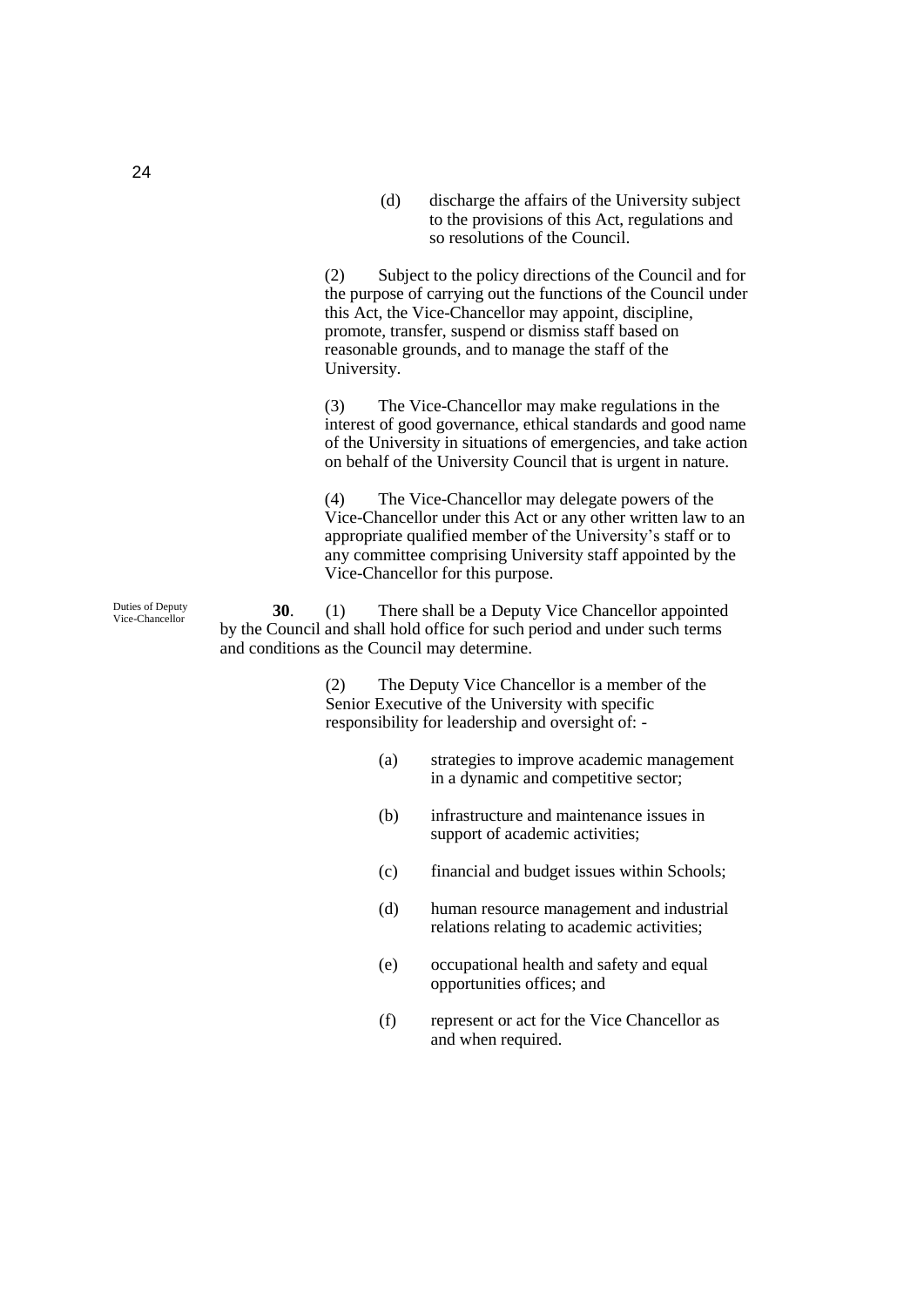**31**. The Council shall ensure that University policies are put in place to appoint such other officers as necessary for efficient functioning of the University, including, but not restricted to, the appointment of an officer with responsibility for ensuring at all times an appropriate balance between academic education and technical vocational education and training.

### **PART 5 – BODIES OF THE UNIVERSITY**

**32**. (1) The University shall consist of the following constituting units -

- (a) the Council;
- (b) the Senate; and
- (c) various administrative units of the University as established under this Act.

(2) The functions and activities performed under the College of Higher Education Act (Cap.68) shall, at the commencement of this Act, be transferred to and vested in the corresponding constituting units established for the purpose under subsection (1).

(3) The Council may appoint such committees and boards as it considers necessary or expedient having regard to the functions of the University and may define the composition, powers, functions and duties of those committees or boards, which shall not be inconsistent with the other provisions of this Act.

(4) A member of a committee or board appointed under this section shall hold office upon such terms and conditions as may be determined by the Council.

University Senate

(2) Subject to the powers, duties and functions of the Council under this Act, the Senate shall be responsible for the teaching, research and all other academic work of the University and for the regulation and superintendence of the education, training and discipline of the students of the University –

**33**. (1) This section establishes the University Senate.

(3) The Senate shall -

25

Other officers

Constituting units of the University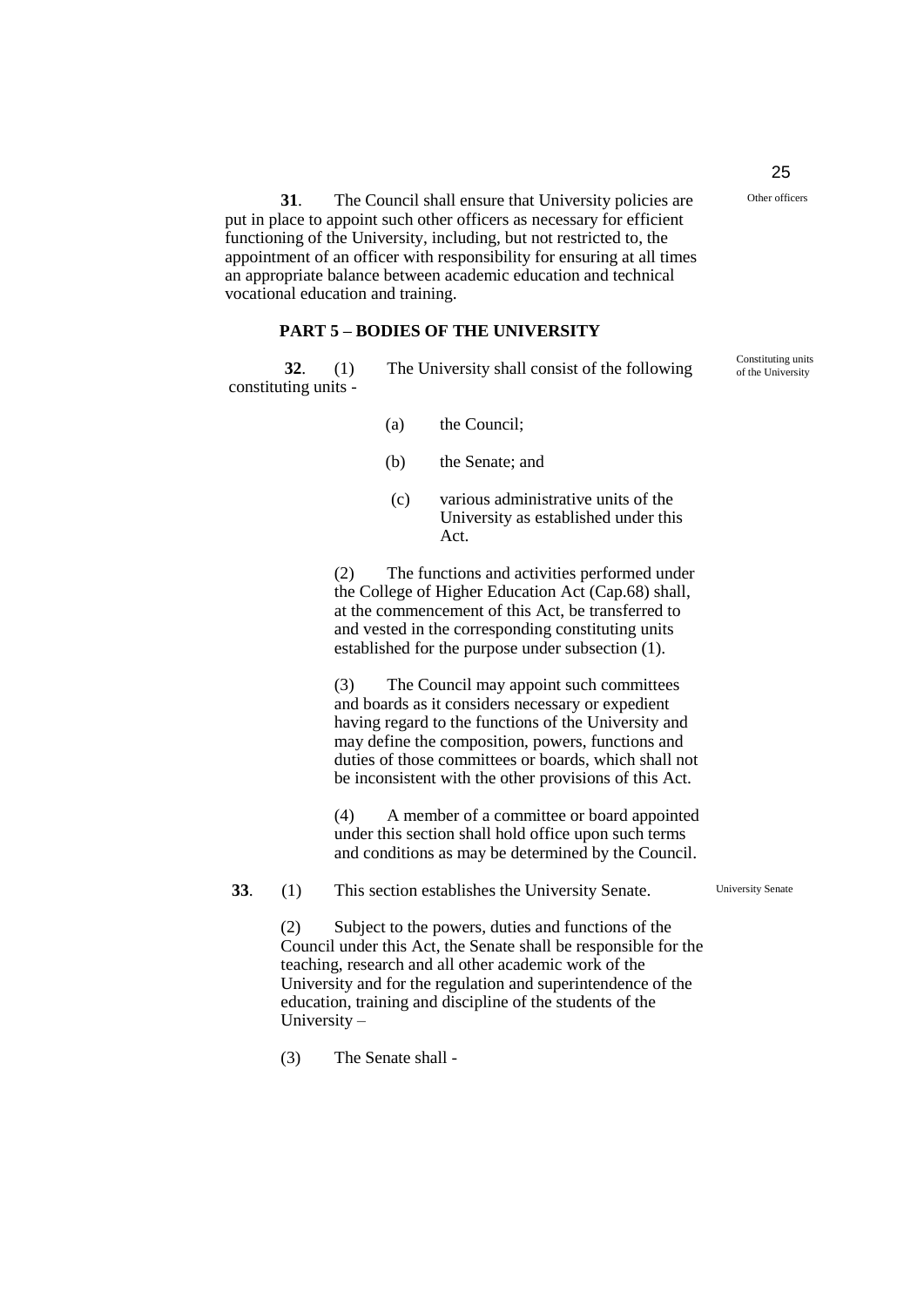- (a) advise the Council about teaching, scholarship and research matters concerning the University;
- (b) formulate proposals for academic policies of the University;
- (c) monitor academic activities of the University; and
- (d) promote and encourage scholarship and research at the University.

(4) The Senate may establish academic boards for colleges, faculties and schools to regulate the academic affairs of the respective college, faculty and school, and to advise the Senate on academic affairs of the colleges, faculties and schools.

(5) The categories of membership of the Senate shall be as approved by the Council on the recommendation of the Vice-Chancellor, but shall, in all cases, include the following -

- (a) the Vice-Chancellor, as Chairperson;
- (b) all officers of the University responsible for academic affairs of the University who are above the position of a head of a faculty;
- (c) all heads of the University's faculties, divisions, schools, centres and institutes; and
- (d) all the professors of the University for a period of six (6) years from the commencement of this Act, after which, a number, to be determined by the Council periodically, of professors of the University to be elected by the full-time professorial staff of the University on a two-year basis.

Academic sections

**34**. (1) The Council may, on the advice of the Senate, establish faculties, schools, and institutes of the University as are necessary to achieve the objects of the University.

> (2) The Council may, on the recommendation of the Senate, affiliate existing or new colleges or academic institutions with the University by resolution.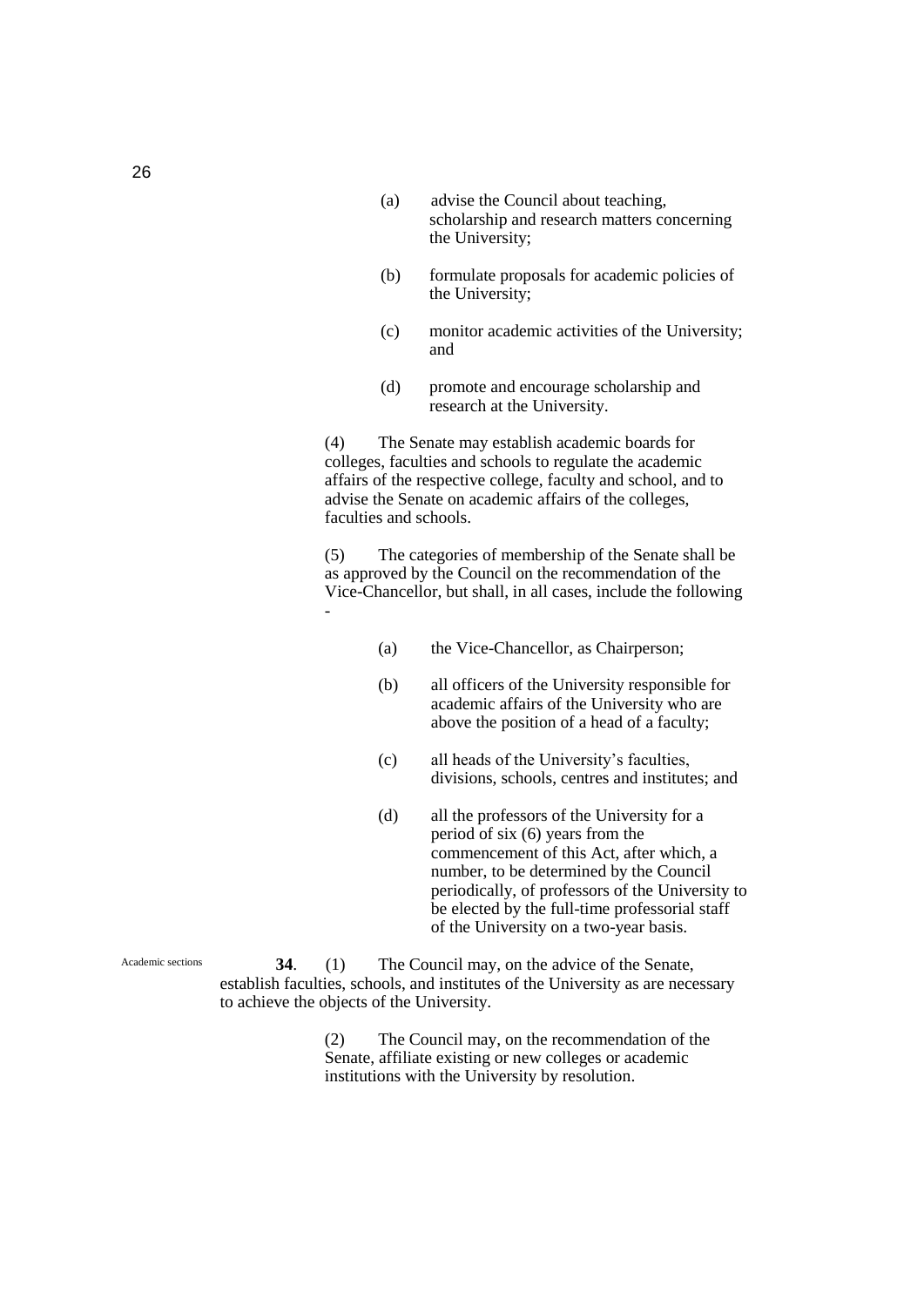**35**. (1) There shall be faculties, divisions or schools in the University as the Council shall, upon the recommendation of the Senate, approve.

> (2) The Senate shall determine from time to time the composition of each faculty, division, school or department, and their academic and administrative organisations.

(3) There shall be such institutes and centres of the University as the Council after consultation with the Senate shall from time to time determine.

(4) There may be such other academic units as the Senate shall from time to time determine.

(5) The head of the highest academic section shall be titled the Dean of the section.

**36**. (1) For the purpose of the development of a healthy academic and corporate atmosphere within the University, the Council shall approve the formation of a union, association or council of students, or students and staff, of the University.

> (2) The constitution and rules of any such union, association or council shall be approved by the Council so as to ensure discipline and healthy academic and corporate atmosphere in the University.

### **PART 6 – UNIVERSITY FINANCES**

**37**. (1) The funds of the University shall consist of -

- (a) moneys appropriated by Parliament to finance the University;
	- (b) moneys earned by the University through fees, fines and charges, and in consequence of its entrepreneurial activities;
	- (c) donations or contributions from sources approved by the Council;
	- (d) moneys borrowed by the University; and
	- (e) interest on investments.

27

Academic structures

Student bodies

Funds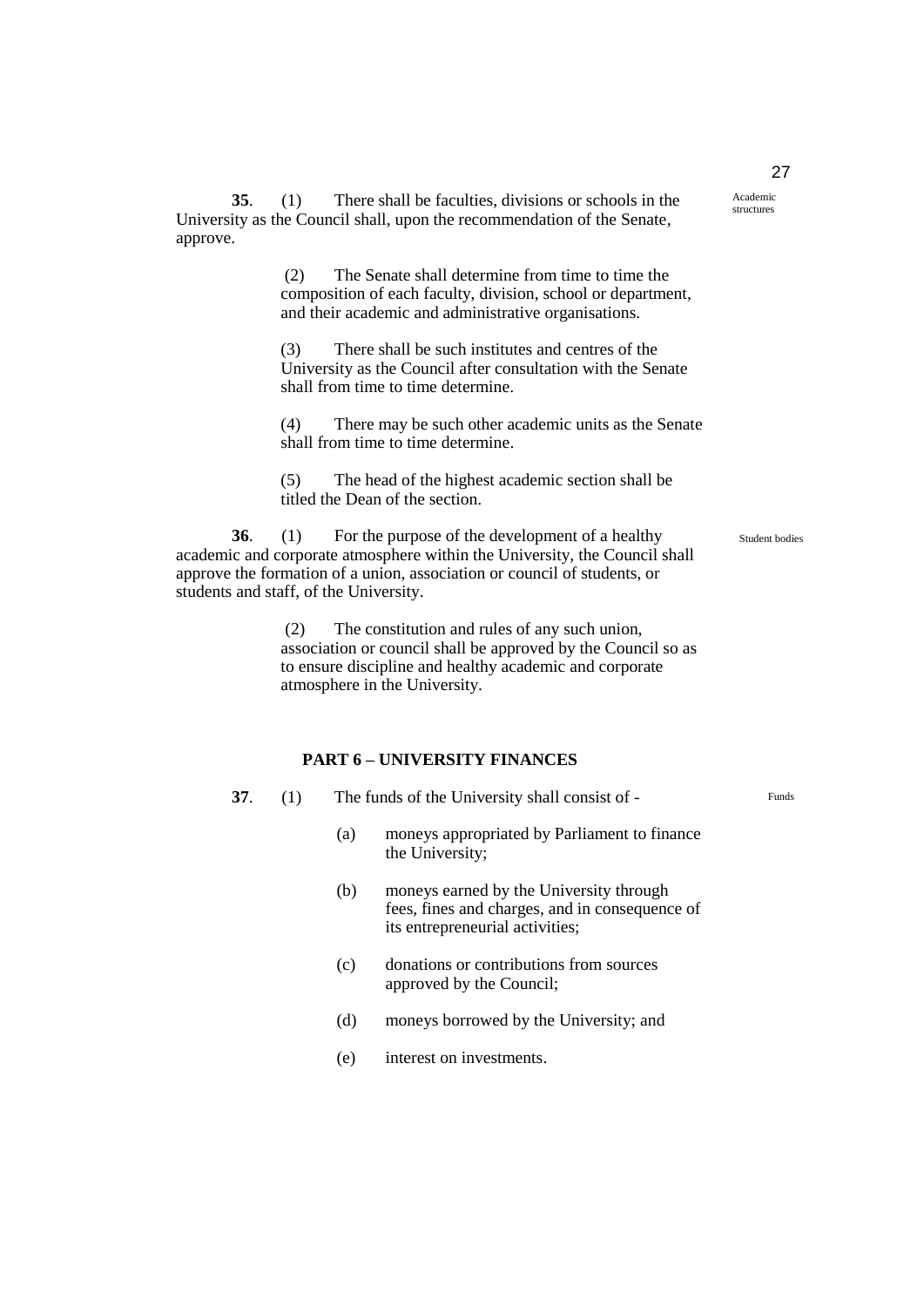(2) The Vice-Chancellor shall be the accounting officer for the University. **38**. (1) The Minister responsible for Finance shall pay to the University in each financial year such grants as it deems appropriate for the purpose of enabling the University to adequately perform and discharge its functions and duties under this Act. (2) The University shall submit to the Minister responsible for Finance, at such times, in such form such information in relation to the financial requirements of the University as that Minister may require. **39**. (1) The University may borrow money for the purpose of enabling it to perform its functions under this Act to ensure financial viability of the University. (2) The provisions of section 33 of the Public Finance and Audit Act (Cap. 120) shall apply to the guarantee of the repayment of loans borrowed by the University. **40**. The Council may invest the funds of the University in such manner and on such terms and conditions as it thinks fit to secure the maximum returns from such investment for the purposes of the University. **41**. (1) The Council shall, in each year, adopt a budget for the University for the next year. (2) The Council shall ensure that the University operates within its budget, and under no circumstance becomes insolvent. **42**. (1) The University's financial year is from 1 January to 31 December each year. (2) The Council shall cause proper accounts of the financial affairs of the University to be maintained and appoint an auditor to carry out an annual auditing of its accounts and other financial statements. (3) The Council shall prepare an annual report of the University for its operations for the preceding year and shall submit the report, including its audited accounts, to the Minister before 31 March in each year. (4) The Minister shall, as soon as practicable after receiving the report of the Council, lay such report to Parliament. Government grants Borrowing Investment Budget Financial year, audit, etc

28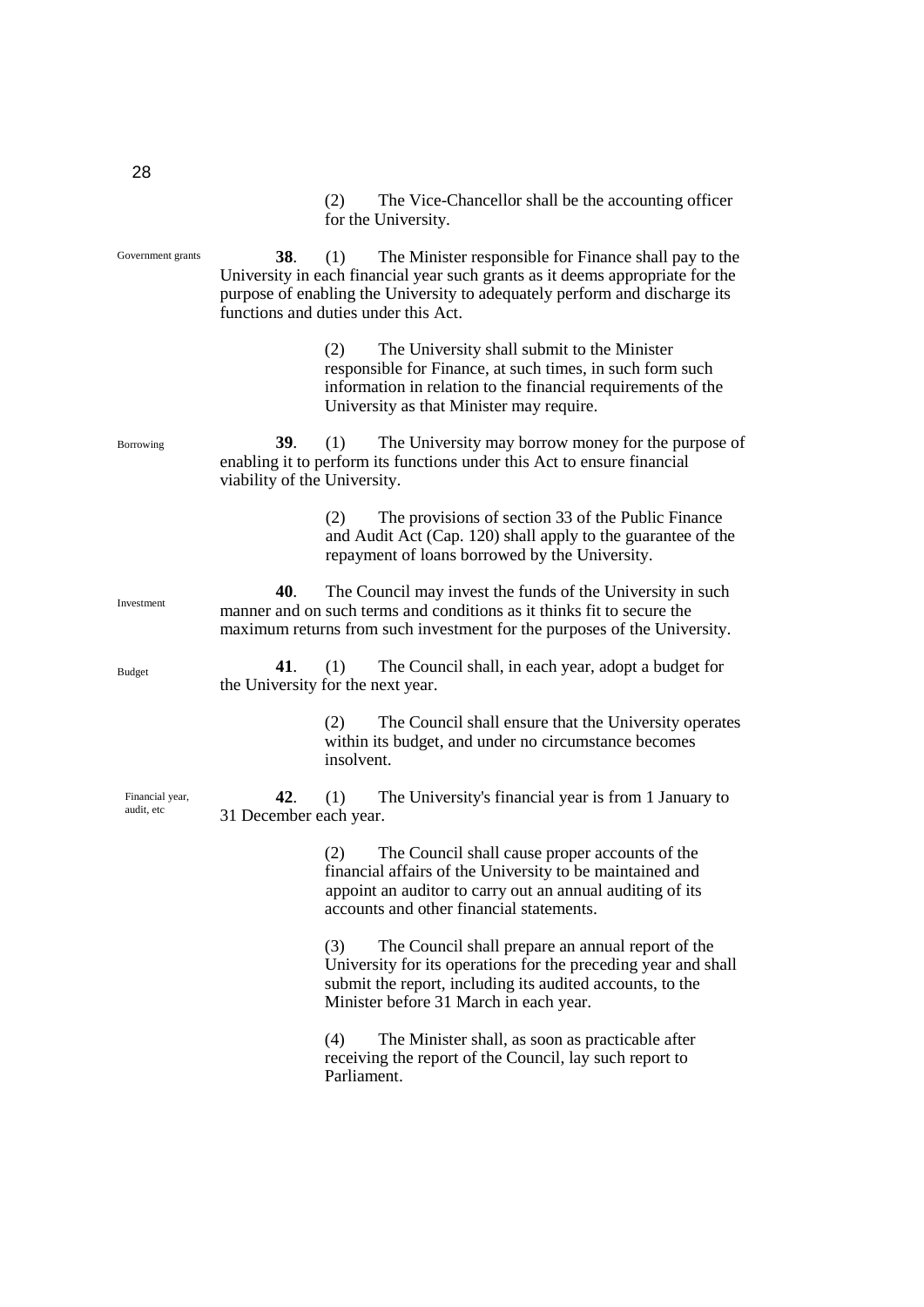#### **PART 7 – MISCELLANEOUS**

**43.** (1) The Council may make or amend policies for all or any of the following matters -

- (a) the conduct of business and proceedings of the Council;
- (b) the election of members of the Council;
- (c) the conditions of service and remuneration of the Vice-Chancellor, or any other member, officer, or employee of the University;
- (d) the administration, strategic planning, quality control and management of the University;
- (e) residential or rental accommodation for students;
- (f) co-operation between the University and any other University or educational institute and the affiliation of any educational institution with the University; and
- (g) the maintenance of good order and discipline in the University.

(2) Upon the advice and recommendation of the University Senate, the Council may make or amend policies for all or any of the following matters -

- (a) the conferring of fellowships, degrees, diplomas, certificates, including honorary degrees, scholarships, exhibitions, prizes and other awards in accordance with this Act;
- (b) the establishment and management of campuses of the University;
- (c) the fees payable to the University by students or any class of students for instruction or training provided by the University;
- (d) the fees payable to the University for the grant of any fellowship, diploma, certificate or other award;

Policies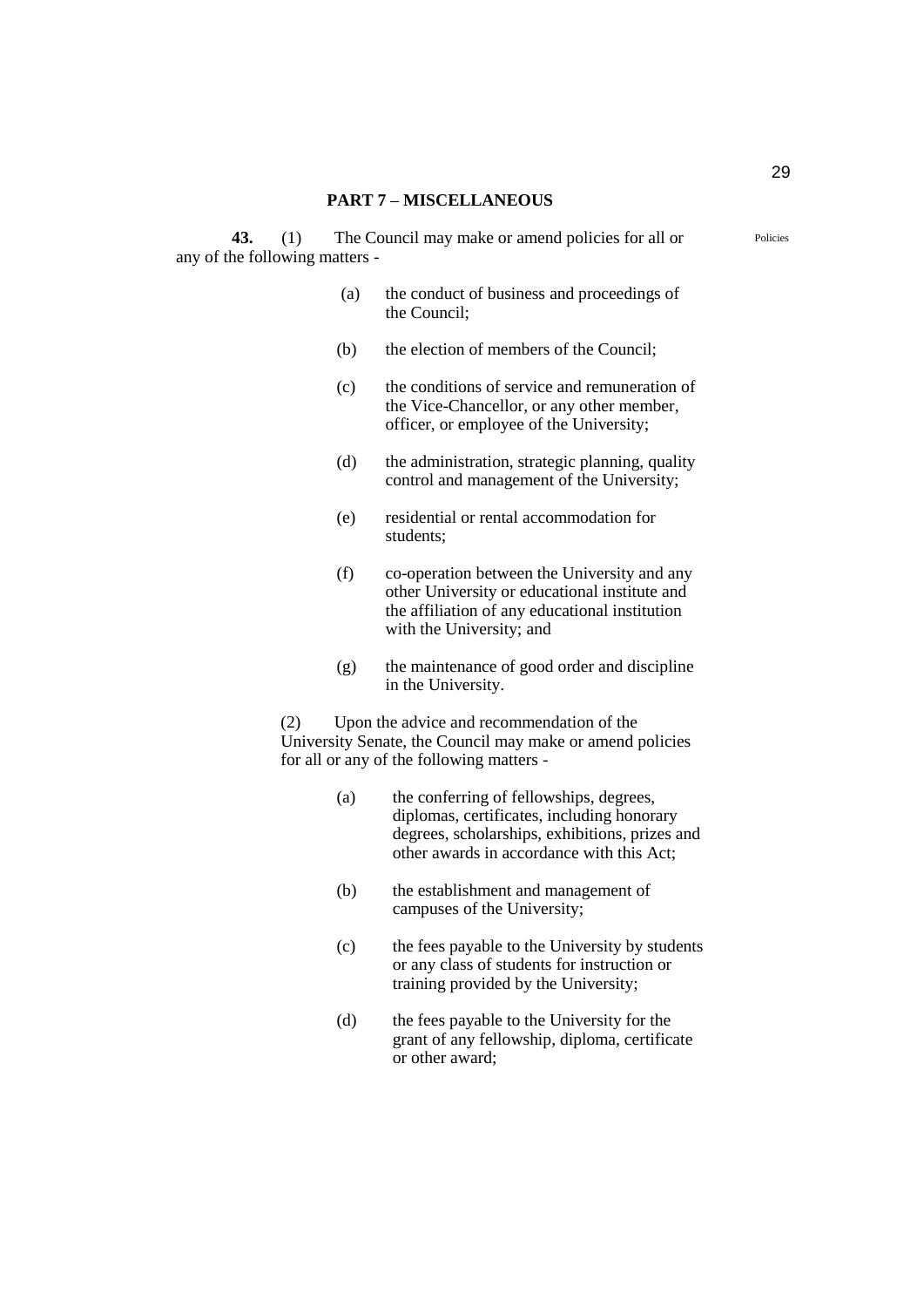- (e) the fees payable to the University for any other purpose, or payable to any union, association or council of students, or students and staff of the University;
- (f) the abatement or waiver of such fees;
- (g) the establishment and administration of a fund for the purpose of assisting students in necessitous circumstances;
- (h) the establishment of business ventures for financial sustainability of the University and to contribute to its reserve funds; and
- (i) imposition of fines for the contravention of the provisions of the Act or regulations and the remedy for the recovery of such fines.

(3) The University Senate may make or amend policies for all or any of the following matters -

- (a) the entry qualification required for admission to any course or courses of education or training provided by the University;
- (b) all matters to do with academic activities of the University including programmes of studies, courses of instruction, lectures and classes to be provided by the University and quality assurance and accreditation of academic programmes;
- (c) examinations and other methods of assessing the academic attainments and performance of students;
- (d) the establishment of boards of studies and their practices, procedures, jurisdiction and powers;
- (e) the establishment and management of centres of the University outside Honiara or Solomon Islands;
- (f) any other matter affecting the administration and management of the University which may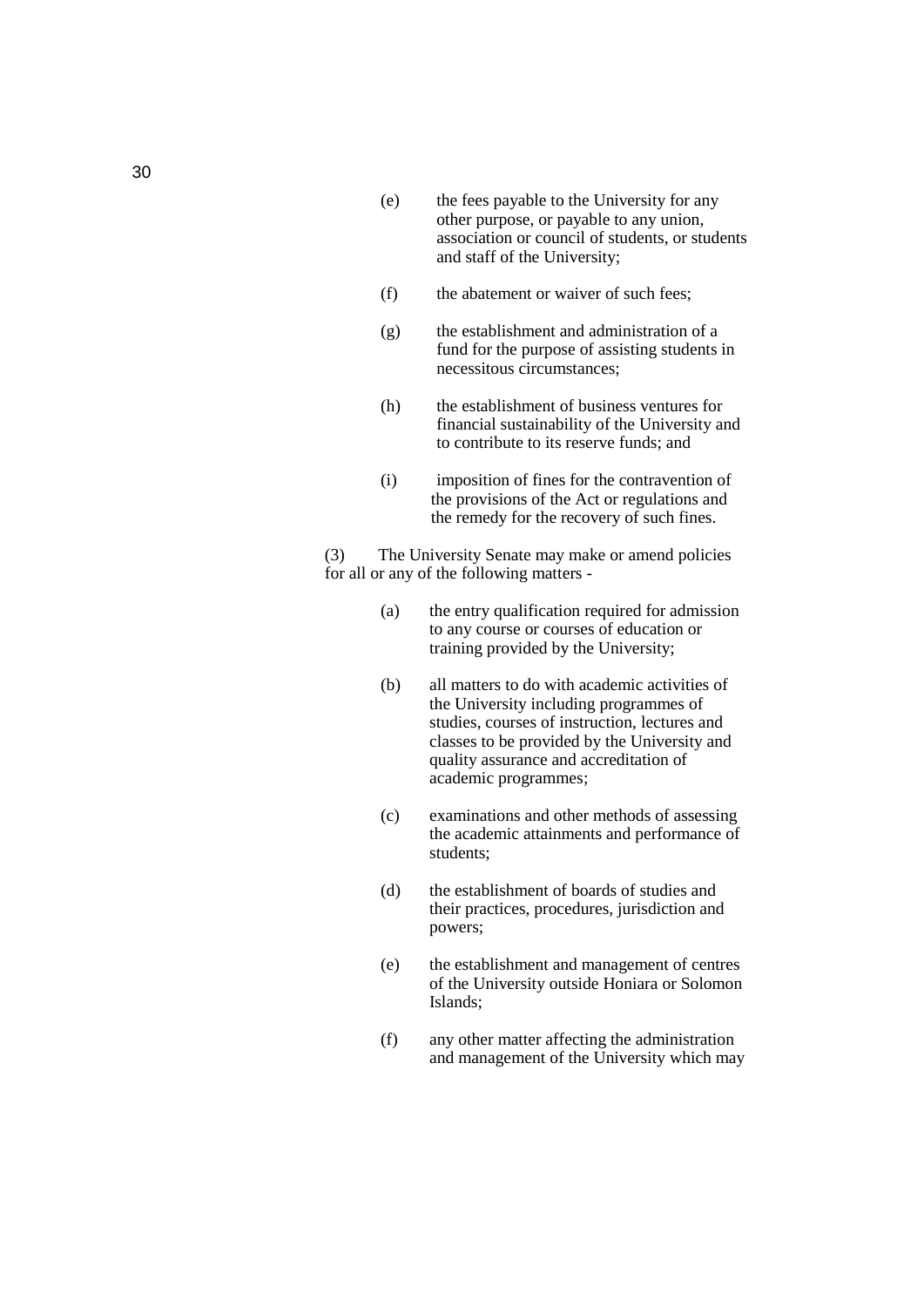be or which is required to be prescribed under this Act.

**44**. The Minister may, on the advice of the Council, make regulations for the purpose of carrying out the provisions of this Act.

**45**. In this Act, the power to make any appointment of any officer of the University or of a member of the administrative staff shall be construed as including -

- (a) the power to make appointments on promotion, and transfer where possible, of such officer or member in the University; and
- (b) the power to appoint a suitable person to act as such officer or member during any period during which the post of that officer or member is vacant or the holder thereof is unable to perform the duties of the post held by the person;
- (c) the power to take disciplinary action;
- (d) the power for suspension and dismissal from office, student compound and studies.

**46**. No person shall be discriminated based on his or her religion, ethnicity, place of origin, gender or political allegiance, to prevent such person from being entitled to be admitted as a member, professor, teacher or student of the University, or to hold office therein, or to graduate or to hold any advantage of privilege attached thereto.

**47**. Nothing contained in the Education Act (Cap.69) shall apply to the University or to any officer of the University, or any member of its academic staff or the administrative staff.

#### **PART 8 – REPEAL, SAVING AND TRANSITIONAL PROVISIONS**

**48**. (1) The College of Higher Education Act (Cap.68) is repealed.

> (2) Any term or condition of appointment of a member of the Council of the College of Higher Education and any appointment made to any committee or sub-committee of the College of Higher Education shall be deemed to lapse on the commencement of this Act ("commencement date").

Regulations

Construction of powers to appoint

No discrimination

Education Act application

Repeal of College of Higher Education Act

#### 31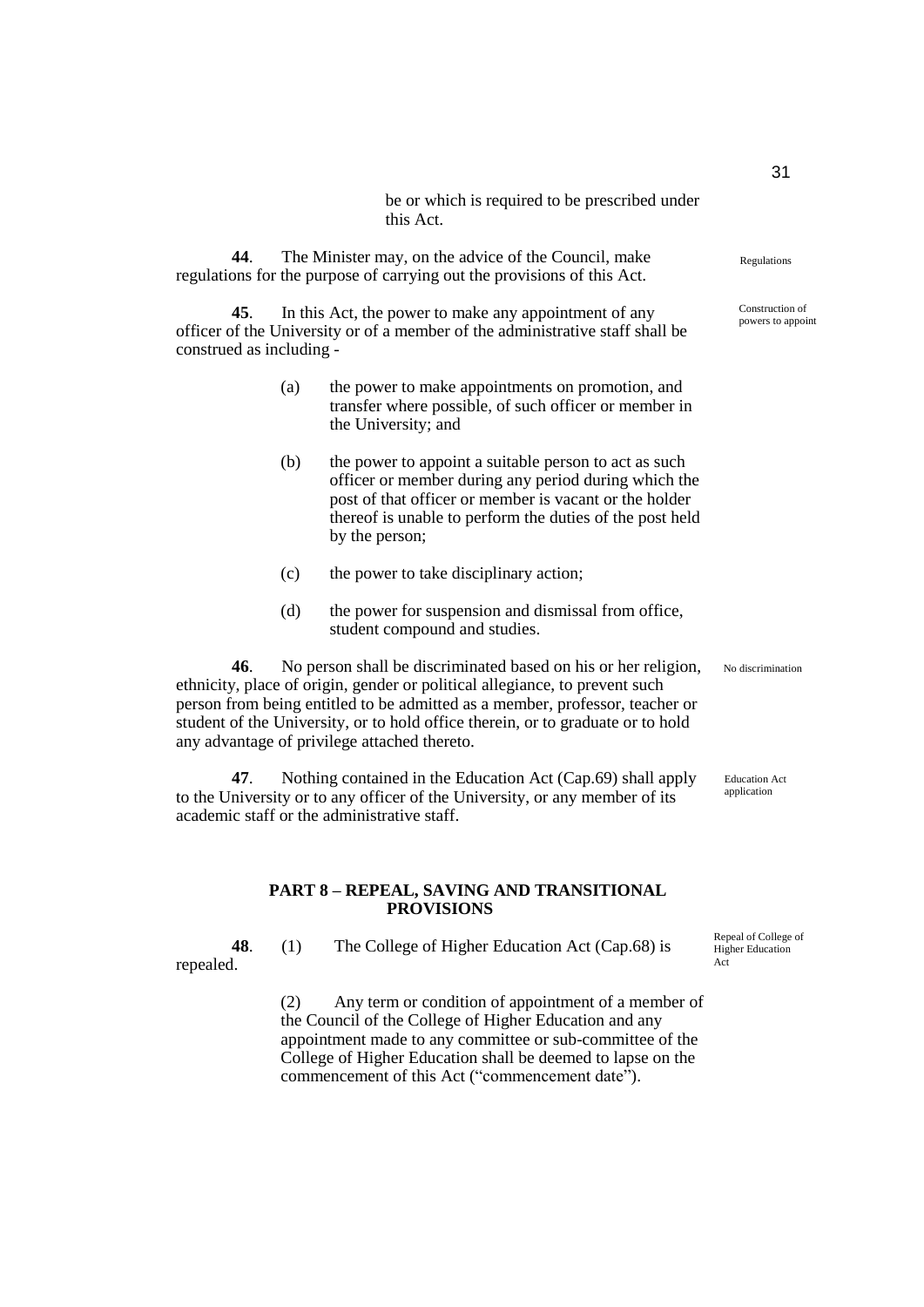(3) This Act deems the academic and administrative decisions made by the Council of the College of Higher Education to the commencement date, as made under the provisions of this Act to the extent that the decisions are not inconsistent with the provisions of this Act or do not undermine the decision making powers conferred on the Council, the Senate or other officers of the University established under this Act.

**49**. (1) The assets and liabilities of the College of Higher Education are deemed to be vested as the assets and liabilities of the University, and the Registrar of Titles or any person responsible for the keeping of any register under any written law must, on the written request of the University and on payment of the appropriate application fee, make entries in the register and on any outstanding documents of title and generally do all things necessary to give effect to this Act.

> (2) Any contract, guarantee, undertaking or securities entered into by or on behalf of the College of Higher Education immediately before the commencement date, are taken to have been entered into or given by or to the University and may be enforced against or by the University.

**50**. (1) On the commencement date, staff, where tenured, permanent or contracted, of the College of Higher Education shall be deemed to be employed by the University on such terms and conditions as the University shall determine.

> (2) All rights, including leave entitlements, accrued or accruing to the person as a staff member of the College of Higher Education to the commencement date, shall be maintained by the staff after the commencement date.

Assets, liabilities, etc

Staff rights and entitlements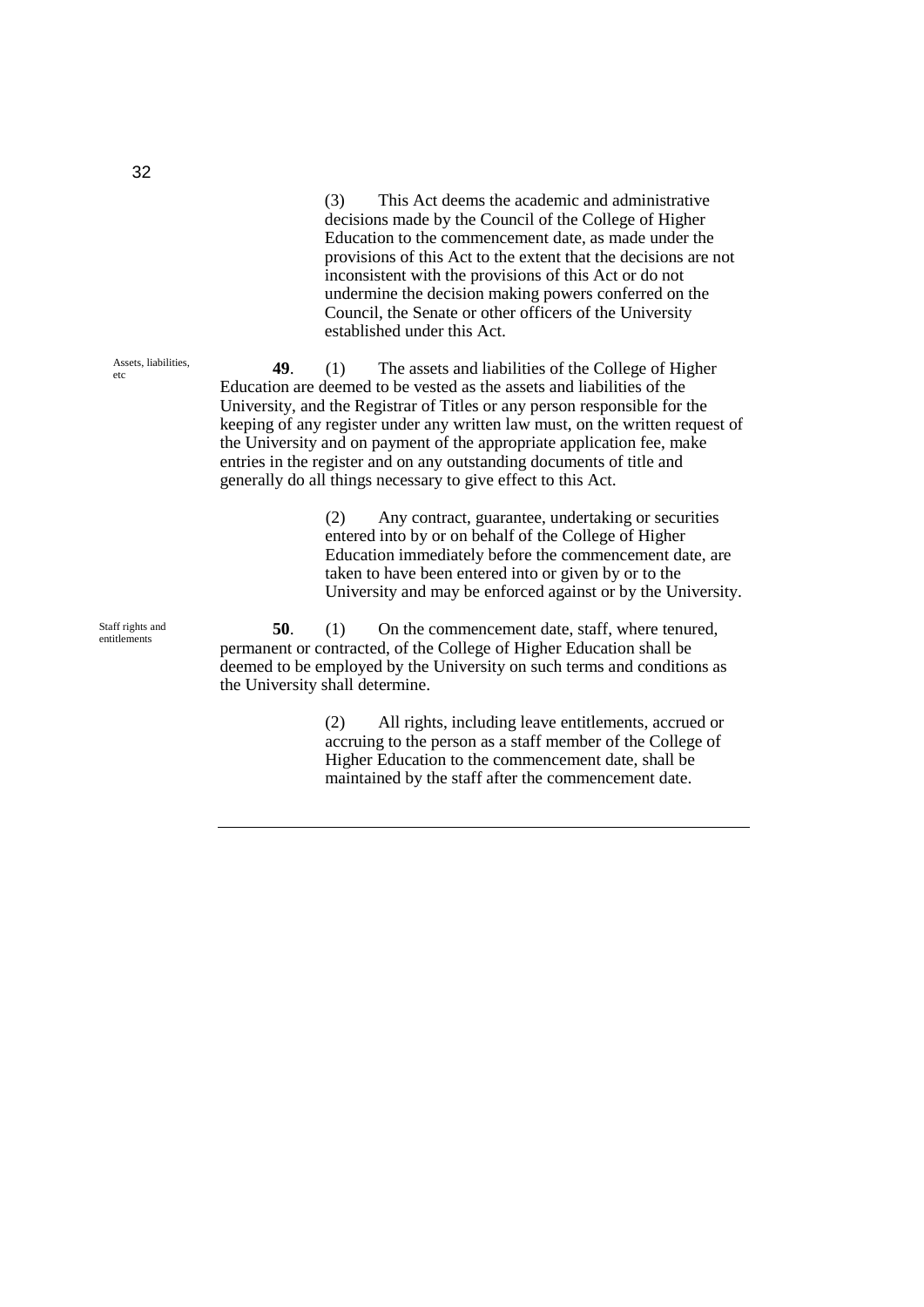### **SOLOMON ISLANDS NATIONAL UNIVERSITY BILL 2012**

### **OBJECTS AND REASONS**

This Bill seeks to establish the Solomon Islands National University for the purpose of providing higher education in Solomon Islands. In order to achieve the objectives the present Solomon Islands College of Higher Education is to be abolished and the functions, management and responsibility for providing higher academic education is to be vested in the new institution.

The Bill is divided into 8 Parts.

Part 1 deals with Preliminary Matters, which are standard clauses.

Part 2 seeks to establish the University as a body corporate. It further prescribes the objects, privileges, functions and powers of the University.

Part 3 deals with the administration and management of the University. It spells out the composition, the eligibility and disqualifications of persons to be on the University Council.

Part 4 prescribes the officers of the University, such as the Chancellor and other high officials and it also provides for the duties and functions of such officials.

Part 5 prescribes the various units or bodies connected with the University such as the Council, Senate and other administrative units.

Part 6 deals with the University finances. The Vice-Chancellor will be the accounting officer of the University. The University is to receive annual grants from the Ministry of Finance. It also specifies its financial powers and obligations.

Part 7 contains provisions enabling the University to regulate its policies and the power of the Minister to make regulations on the advice of the Council.

Part 8 provides for repeal of the College of Higher Education Act (Cap. 68) and transitional provisions in order to provide for a transfer from the present college to that of a University.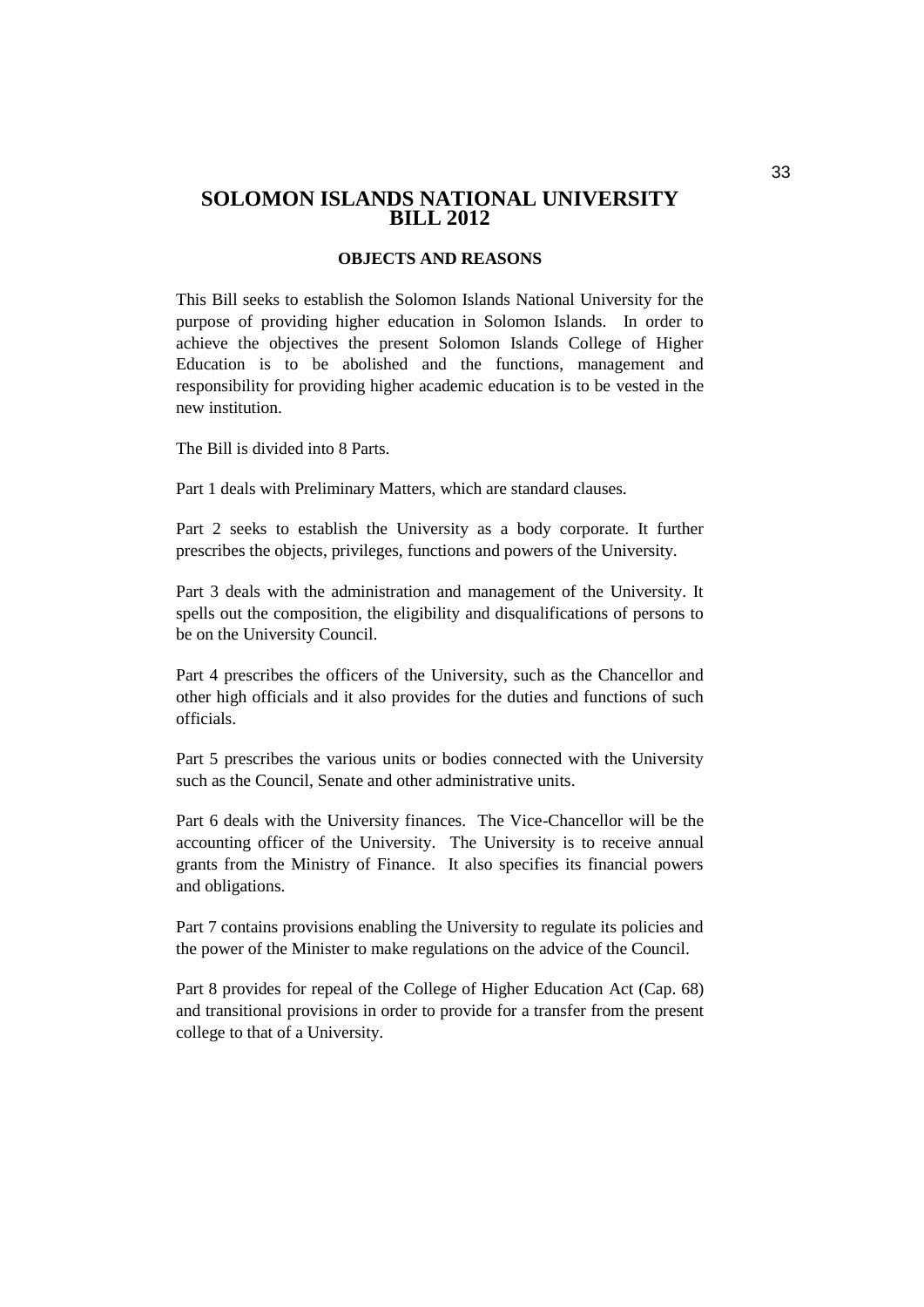.............................................

**MINISTER FOR EDUCATION AND HUMAN RESOURCE DEVELOPMENT**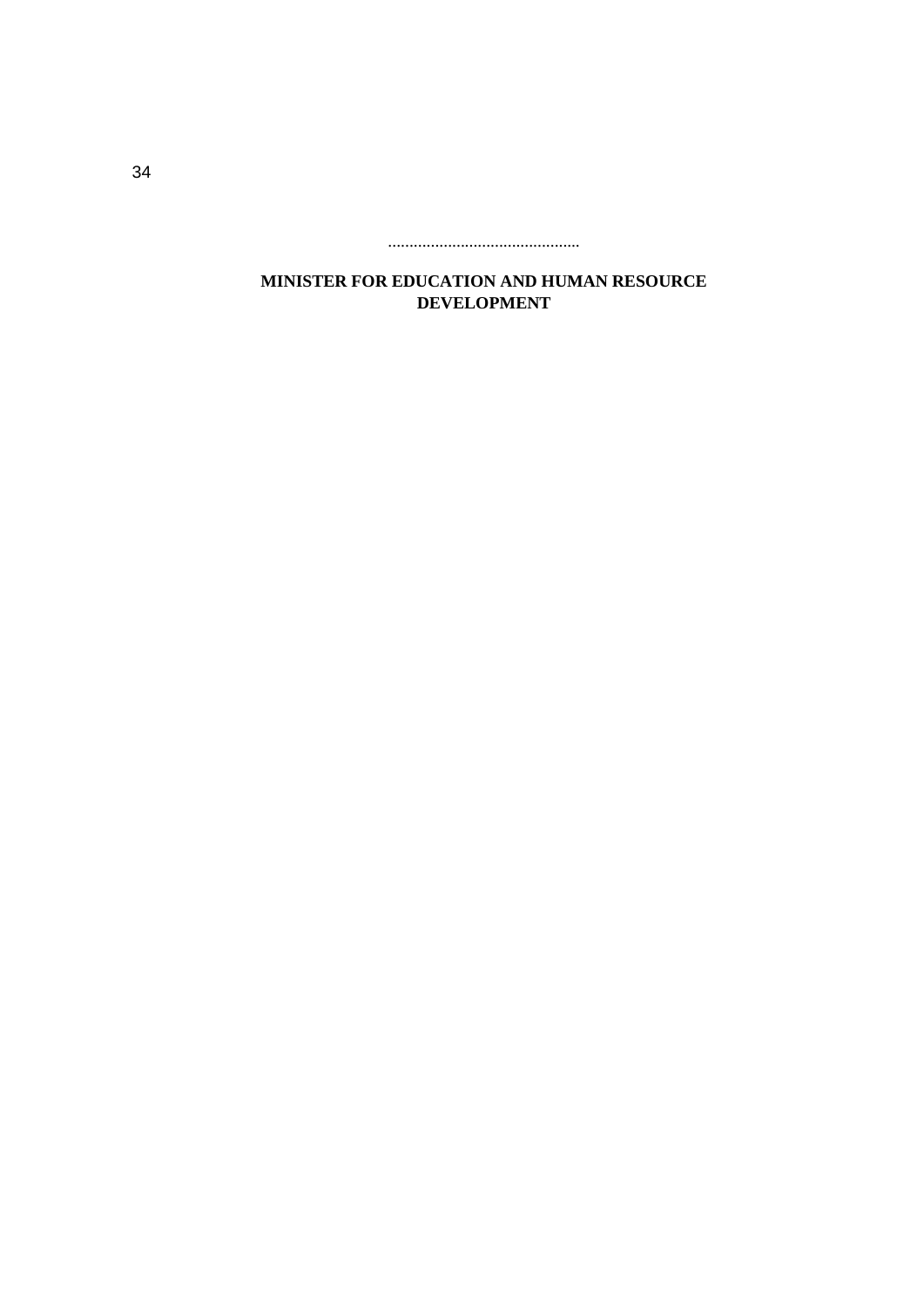### **EXPLANATORY MEMORANDUM**

Clause 1 provides for the short title and commencement. It will commence on a date appointed by the Minister, by notice in the *Gazette*.

Clause 2 defines the terms used in the Act.

Clause 3 establishes the National University of Solomon Islands as body corporate for the purposes of imparting higher education in Solomon Islands.

Clause 4 sets out the objects of the University.

Clause 5 guarantees the University its academic freedom relating to higher education.

Clause 6 sets out the functions of the University.

Clause 7 sets out the powers of the University.

Clause 8 provides for the Visitor of the University and the role of the Visitor to inspect the University from time to time.

Clause 9 establishes the Council of the University consisting of 5 official members, 10 appointed members, 8 elected members and up to 5 co-opted members.

Clause 10 sets out the official members.

Clause 11 sets out the appointed members appointed by the Minister in consultation with the official members.

Clause 12 sets out the elected members and how they are elected.

Clause 13 sets out the co-opted members.

Clause 14 provides the rule for filling of any casual vacancy to the appointed and elected members of the Council.

Clause 15 sets out the disqualification rules for appointed, elected or coopted members of the Council, such as bankruptcy.

Clause 16 sets out the rule for vacation of office of appointed, elected or coopted members of the Council.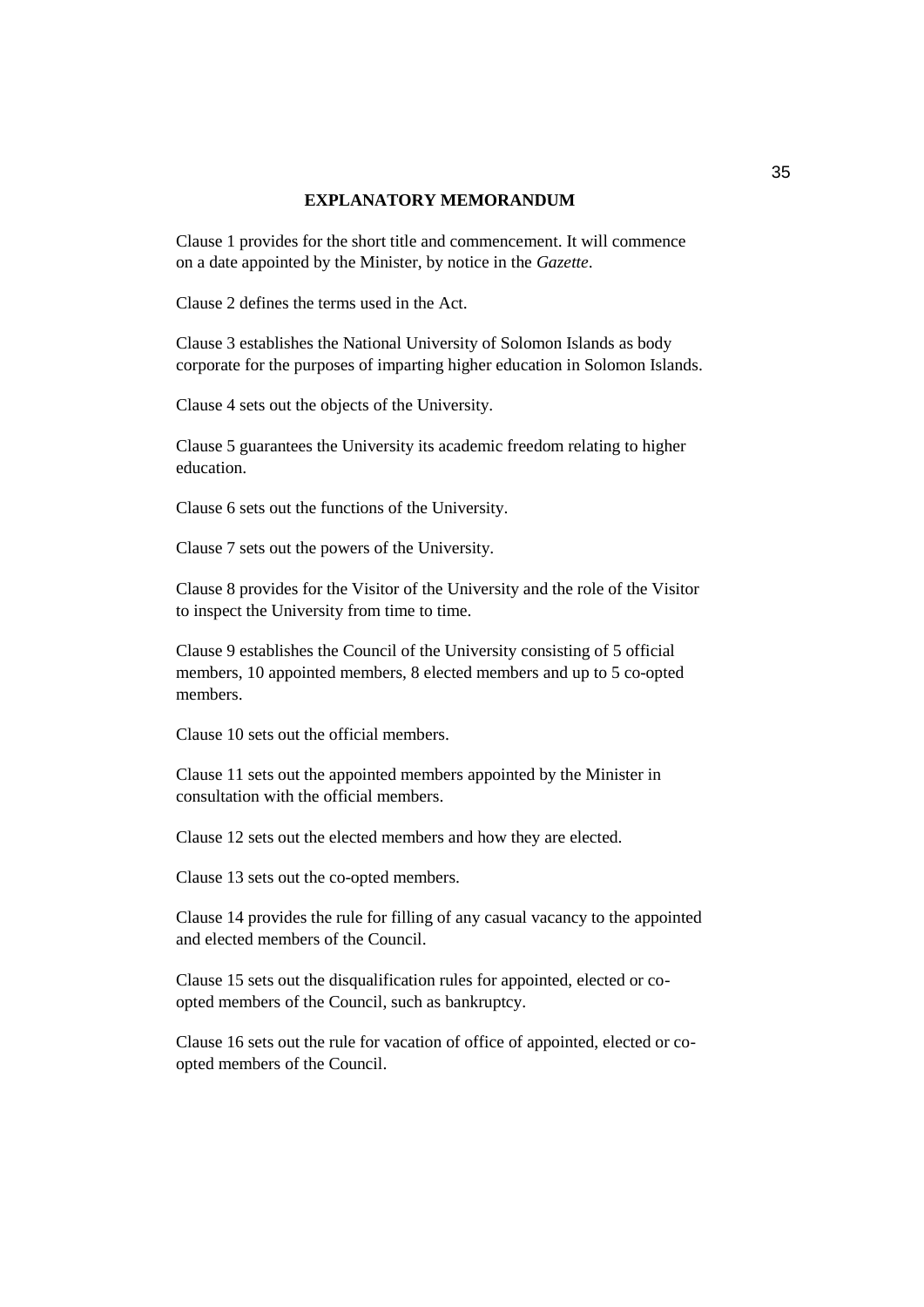Clause 17 provides for the functions and duties of members of the Council.

Clause 18 empowers the Council to remove members for good cause except the official members.

Clause 19 exempts members of the Council from being sued personally for any act done in good faith relating to carrying out their duties and powers.

Clause 20 provides for allowances.

Clause 21 sets out the responsibility of the Council as the governing body of the University.

Clause 22 gives power to the Council to delegate its duties and powers.

Clause 23 empowers the Council to appoint boards and committees to assist the Council carry out its duties and powers.

Clause 24 sets out the meeting procedures of the Council.

Clause 25 generally sets out the members of the University.

Clause 26 establishes the post of Chancellor of the University who is to be appointed by the Minister, in consultation with the Council.

Clause 27 establishes the post of Pro-Chancellor who is to be appointed by the Council.

Clause 28 establishes the post of Vice-Chancellor who is appointed by the Council.

Clause 29 provides that the Vice-Chancellor will be the chief executive officer of the University and to be generally responsible for management and operations of the University.

Clause 30 provides for the appointment of a Deputy Vice-Chancellor.

Clause 31 provides for the appointment of other officers.

Clause 32 sets out the constituting units of the University.

Clause 33 establishes the Senate and its duties and powers.

36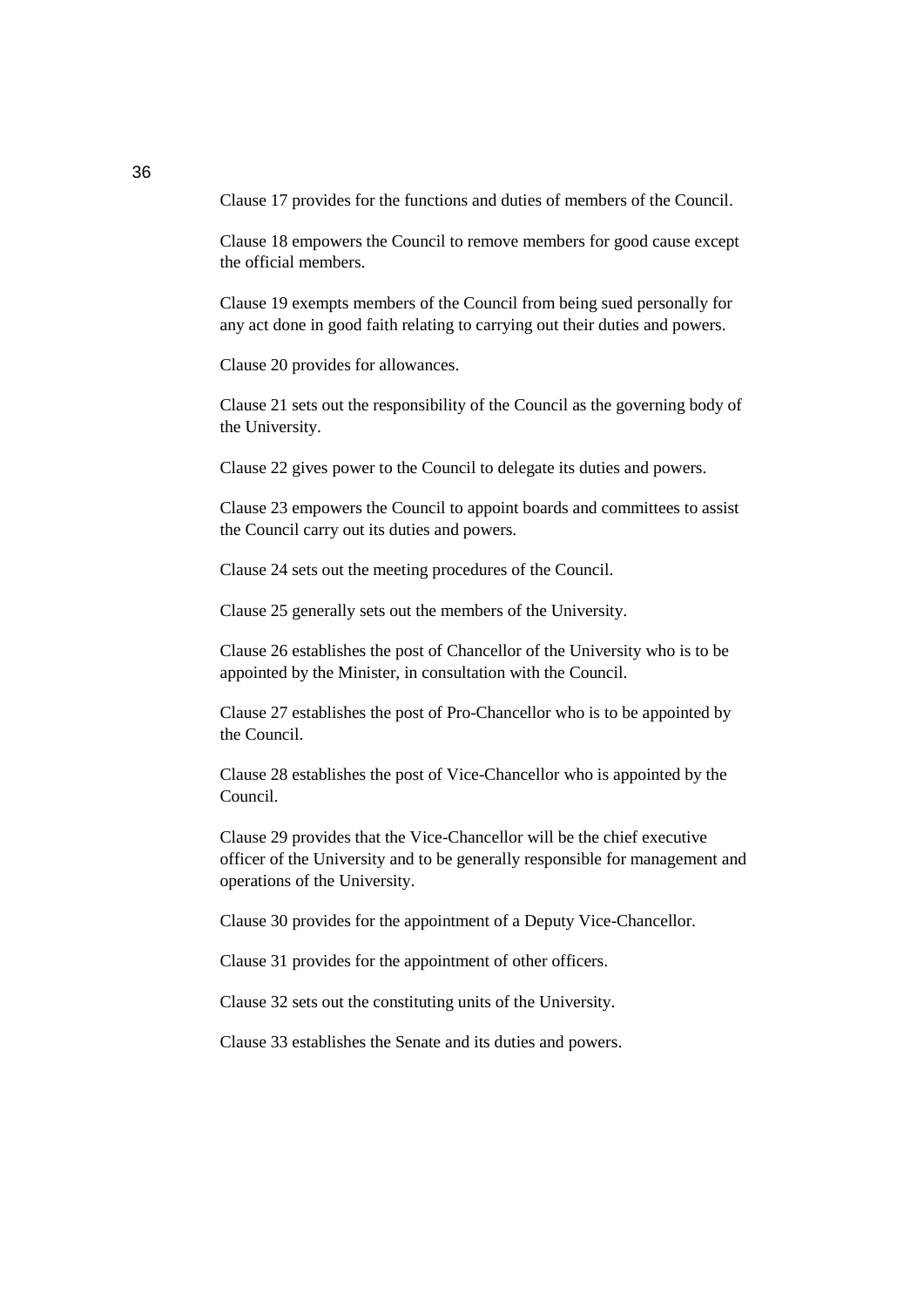Clause 34 empowers the Council to establish academic sections of the University.

Clause 35 provides for the powers of the Council and the Senate to approve or determine various divisions, schools, etc of the University.

Clause 36 empowers the Council to approve student or student and staff associations or bodies.

Clause 37 sets out the composition of the fund of the University.

Clause 38 provides for Government grants to the University.

Clause 39 provides for the power to borrow money.

Clause 40 provides for the power of the Council to invest funds of the University.

Clause 41 provides for the adoption of the budget of the University by the Council.

Clause 42 provides for the financial year, auditing and annual reports.

Clause 43 empowers the Council and the Senate to make policies for the University.

Clause 44 empowers the Minister to make regulations on the advice of the Council.

Clause 45 clarifies the extent of the powers to make appointment to staff of the University.

Clause 46 provides for protection against discrimination.

Clause 47 excludes the application of the Education Act (Cap. 69).

Clause 48 repeals the College of Higher Education Act (Cap. 68) and deals with the savings and transitional provisions.